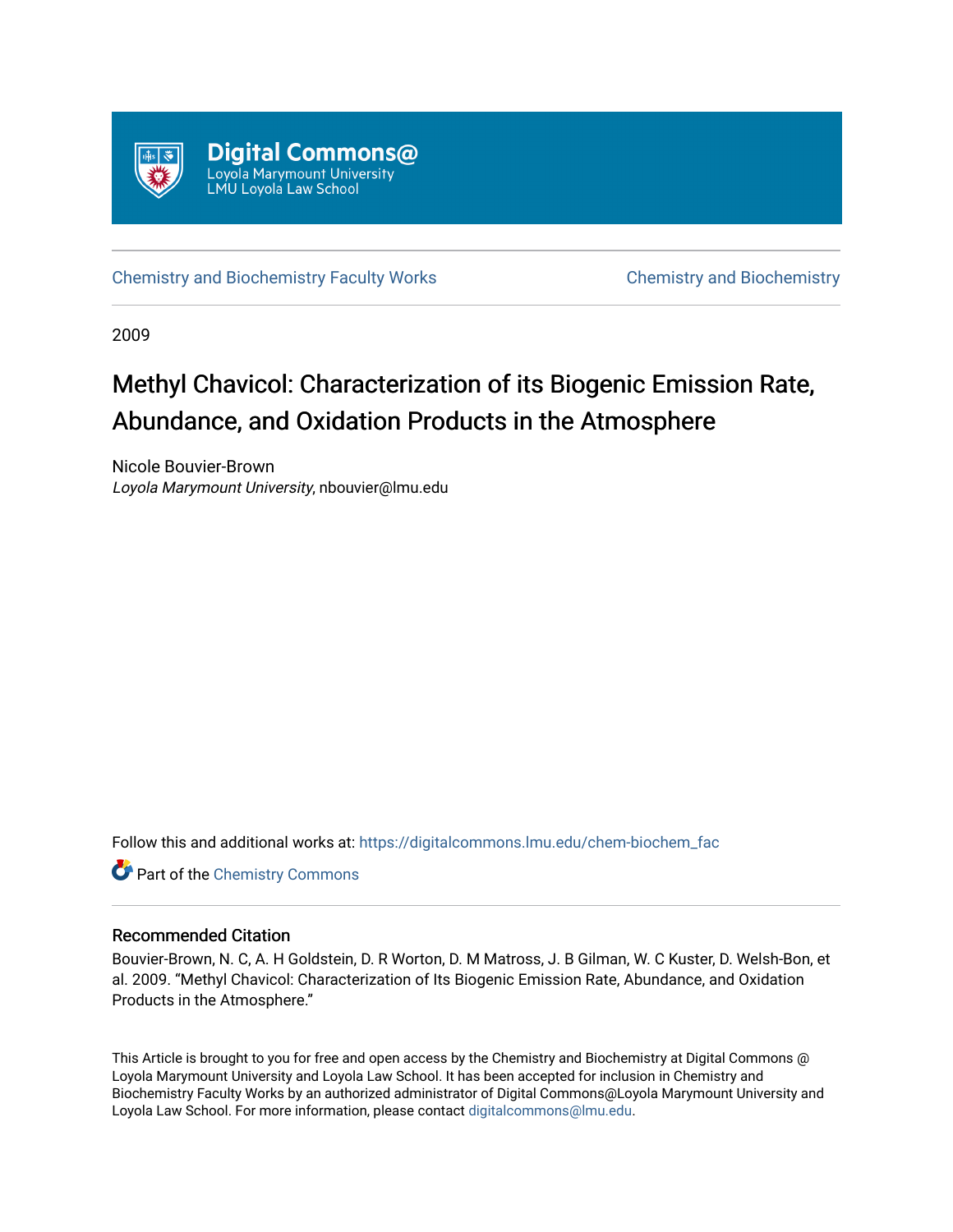

# <span id="page-1-0"></span>**Methyl chavicol: characterization of its biogenic emission rate, abundance, and oxidation products in the atmosphere**

 $N$ . C. Bouvier-Brown<sup>1</sup>, A. H. Goldstein<sup>1</sup>, D. R. Worton<sup>1</sup>, D. M. Matross<sup>1</sup>, J. B. Gilman<sup>2</sup>, W. C. Kuster<sup>2</sup>, D. Welsh-Bon<sup>2</sup>, **C. Warneke**<sup>2</sup> **, J. A. de Gouw**<sup>2</sup> **, T. M. Cahill**<sup>3</sup> **, and R. Holzinger**<sup>4</sup>

<sup>1</sup>Department of Environmental Science, Policy, and Management, University of California Berkeley, Berkeley, CA, USA <sup>2</sup>NOAA Earth System Research Laboratory & Cooperative Institute for Research in Environmental Sciences, University of Colorado at Boulder, CO, USA

<sup>3</sup>Division of Mathematical and Natural Sciences, Arizona State University, West Campus, Phoenix, AZ, USA <sup>4</sup>Institute for Marine and Atmospheric Research, Utrecht University, Utrecht, The Netherlands

Received: 26 September 2008 – Published in Atmos. Chem. Phys. Discuss.: 19 November 2008 Revised: 16 February 2009 – Accepted: 5 March 2009 – Published: 23 March 2009

**Abstract.** We report measurements of ambient atmospheric mixing ratios for methyl chavicol and determine its biogenic emission rate. Methyl chavicol, a biogenic oxygenated aromatic compound, is abundant within and above Blodgett Forest, a ponderosa pine forest in the Sierra Nevada Mountains of California. Methyl chavicol was detected simultaneously by three in-situ instruments – a gas chromatograph with mass spectrometer detector (GC-MS), a proton transfer reaction mass spectrometer (PTR-MS), and a thermal desorption aerosol GC-MS (TAG) – and found to be abundant within and above Blodgett Forest. Methyl chavicol atmospheric mixing ratios are strongly correlated with 2-methyl-3-buten-2-ol (MBO), a light- and temperature-dependent biogenic emission from the ponderosa pine trees at Blodgett Forest. Scaling from this correlation, methyl chavicol emissions account for 4–68% of the carbon mass emitted as MBO in the daytime, depending on the season. From this relationship, we estimate a daytime basal emission rate of 0.72–  $10.2 \,\mu$ gCg<sup>-1</sup> h<sup>-1</sup>, depending on needle age and seasonality. We also present the first observations of its oxidation products (4-methoxybenzaldehyde and 4-methyoxy benzene acetaldehyde) in the ambient atmosphere. Methyl chavicol is a major essential oil component of many plant species. This work suggests that methyl chavicol plays a significant role in the atmospheric chemistry of Blodgett Forest, and potentially other sites, and should be included explicitly in both biogenic volatile organic carbon emission and atmospheric chemistry models.



*Correspondence to:* N. C. Bouvier-Brown (nbouvier@nature.berkeley.edu)

# **1 Introduction**

Plants contain thousands of different volatile and semivolatile organic compounds (Adams, 2007), and the atmospheric chemistry community has historically focused on a small subset of these. With continuing improvements in analytical instrumentation, a wider suite of biogenic volatile organic compounds (BVOCs) have been measured in the atmosphere in recent years (e.g. Goldan et al., 1993; Schade and Goldstein, 2001; Helmig et al., 2007), and the list of specific BVOCs included in emission inventories and atmospheric chemistry models is growing (e.g. Sakulyanontvittaya et al., 2008; Steiner et al., 2008). Here we focus on methyl chavicol (IUPAC name: 1-methoxy-4(2-propenyl)-benzene; CAS# 140-67-0), a compound previously uncharacterized in the atmosphere. Also known as estragole or 4-allylanisole, methyl chavicol ( $C_{10}H_{12}O$ ) is an oxygenated aromatic BVOC, and although it has 10 carbon atoms, it is not a terpenoid compound. Plants synthesize this compound, which smells like licorice, from the amino acid phenylalanine via the shikimate pathway (Sangwan et al., 2001) (Fig. 1). Analysis of extracted plant oils show that methyl chavicol is produced by a variety of plants (Table 1). For example, methyl chavicol is a major essential oil component of many common herbs such as basil (up to 70%) (Simon et al., 1990; Leung and Foster, 1996; Sajjadi, 2006), tarragon (up to 86%) (Werker et al., 1994; Leung and Foster, 1996; De Vincenzi et al., 2000), and fennel (up to 65%) (Barazani et al., 2002; De Vincenzi et al., 2000). It is also a major component in the oils of culturally-significant plants found worldwide, including a Latin American herb (up to 97%) (Ciccio, 2004), an ubiquitous Korean herb (up to 49%) (Shin and Kang, 2003),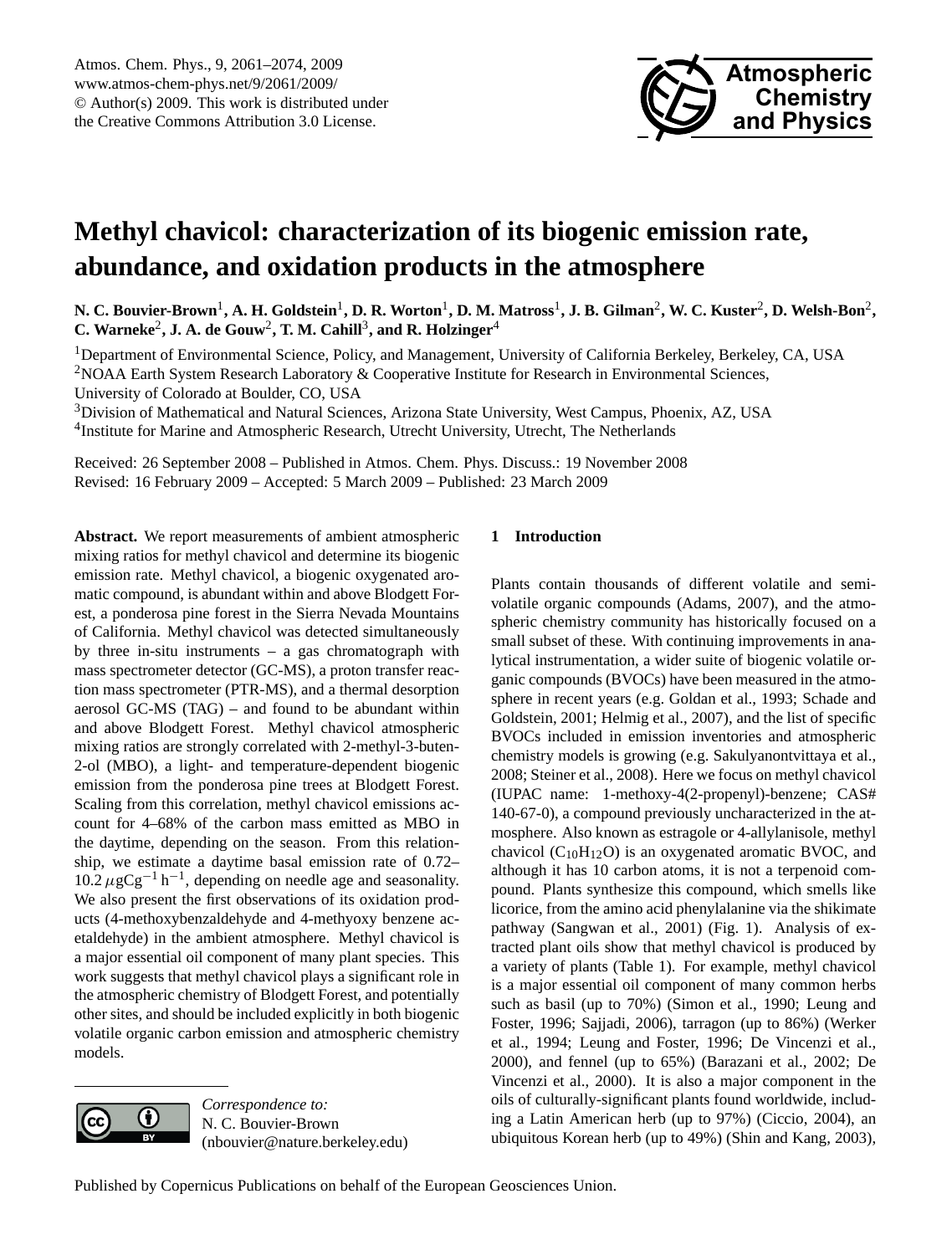

**Fig. 1.** Schematic of methyl chavicol synthesis modified from the glucose → phenylalanine and phenylalanine → methyl chavicol mechanisms presented by Yoshida (1969) and Sangwan et al. (2001), respectively.

an Indian herb (up to 93%) (Hazarika and Nath, 1995), a Turkish herb (up to 90%) (Kaya et al., 2007), and a Mexican avocado (up to 95%) (Pino et al., 2006b; Leung and Foster, 1996). Methyl chavicol has been identified in the resin of pines (*Pinus* spp.) (Mirov, 1961; Salom and Hobson, 1995 and references therein), such as Caribbean (Snyder and Bower, 2005), black (Rezzi et al., 2001), Scots, slash (Chadwick and Palkin, 1941), longleaf (Mirov, 1948), lodgepole, loblolly (Strom et al., 2002; Werner, 1972), and ponderosa (e.g. Cobb et al., 1972; Adams and Edmunds Jr., 1989). In fact, studies of ponderosa pine oil show that methyl chavicol accounts for 3–40% of the total needle oil (Zavarin et al., 1971), an abundance comparable to (Krauze-Baranowka et al., 2002) or higher than the monoterpene 3-carene (Kurose et al., 2007).

In the late 1960s, examination of ponderosa pine trees injured by photochemical air pollution in southern California revealed that some of the damaged trees were also being infested by bark beetles. The most significant difference in the chemical makeup between the healthy and infested trees was the amount of methyl chavicol in their resin (Cobb et al., 1972). Methyl chavicol is an effective behavioral interruptant for a variety of bark beetle species in many different geographic locations, as shown through lab assays of walking behavior (Hayes et al., 1994; Werner, 1995) and field tests of flight behavior (Hayes and Strom, 1994; Joseph et al., 2001; Snyder and Bower, 2005). Although walking or flight responses of some bark beetle species are reduced by methyl chavicol, others species are attracted to it (Werner, 1972; Joseph et al., 2001). Protecting trees with methyl chavicol after artificially encouraging beetle attack was not a successful treatment tactic (Strom et al., 2004), thus it is unclear if methyl chavicol plays a significant role in host colonization behavior by bark beetles. It likely works in concert with other compounds or plays a role in the behavior of only certain species.

Methyl chavicol is volatile enough to be readily emitted from vegetation, but until recently, atmospheric measurements and emission rates have been notably absent in the literature (Lerdau et al. 1997; Fuentes et al., 2000). Methyl chavicol was first measured in the ambient air of a California ponderosa pine forest with proton transfer reaction mass spectrometry (PTR-MS) monitoring *m/z* 149 (Holzinger et al., 2005). Subsequent studies using instrumentation with mass spectrometer libraries confirmed the PTR-MS identification (Bouvier-Brown et al., 2007, 2009). Branch enclosure measurements using PTR-MS and solid phase microextraction (SPME) fibers analyzed with ion trap GC-MS identified ponderosa pine as the source plant for methyl chavicol emissions to the Blodgett forest ecosystem and provided estimates of emission rates and ecosystem flux (Bouvier-Brown et al., 2009). Emissions of methyl chavicol were 9–117% of the total measured terpene (sum of the total measured monoterpenes and sesquiterpenes) flux, but each branch had a different emission profile which varied over time (Bouvier-Brown et al., 2009). As a result of this variation, methyl chavicol basal emissions ranged from 0.159 to 1.09  $\mu$ gCg(dry weight)<sup>-1</sup> h<sup>-1</sup> and an average daytime ecosystem flux was estimated to be  $1.37 \mu$ mol m<sup>-2</sup> h<sup>-1</sup> (Bouvier-Brown et al., 2009).

Methyl chavicol oxidation has been studied in the laboratory using a PTR-MS. Full photochemical oxidation of methyl chavicol in a smog chamber produced a 42% yield of an unknown compound detected at *m/z* 137 and a 23% yield of a compound, hypothesized to be a  $C_9H_{10}O_2$  aldehyde, detected at *m/z* 151 (Lee et al., 2006b). An unidentified product detected at *m/z* 151 was also generated from ozonolysis experiments at a 25% yield, which was the largest *m/z* 151 yield of any terpene tested (Lee et al., 2006a). These experiments also showed that methyl chavicol oxidation leads to the production of secondary organic aerosol (SOA) with yields of 40% from full photochemical oxidation (Lee et al., 2006b) and 6% from ozonolysis (Lee et al., 2006a).

Here we report a more detailed characterization of the environmental factors that drive methyl chavicol emissions in Blodgett Forest, a ponderosa pine forest. We also present the first observations of its oxidation products in the ambient atmosphere. To elucidate processes driving methyl chavicol emissions, we compare its mixing ratios and average diurnal profiles to that of 2-methyl-3-buten-2-ol (MBO) and the monoterpene  $α$ -pinene. MBO, a known prominent biogenic emission from this site, is emitted from the ponderosa pine trees as a function of light and temperature in a similar manner to that of isoprene (Baker et al., 1999; Lamanna and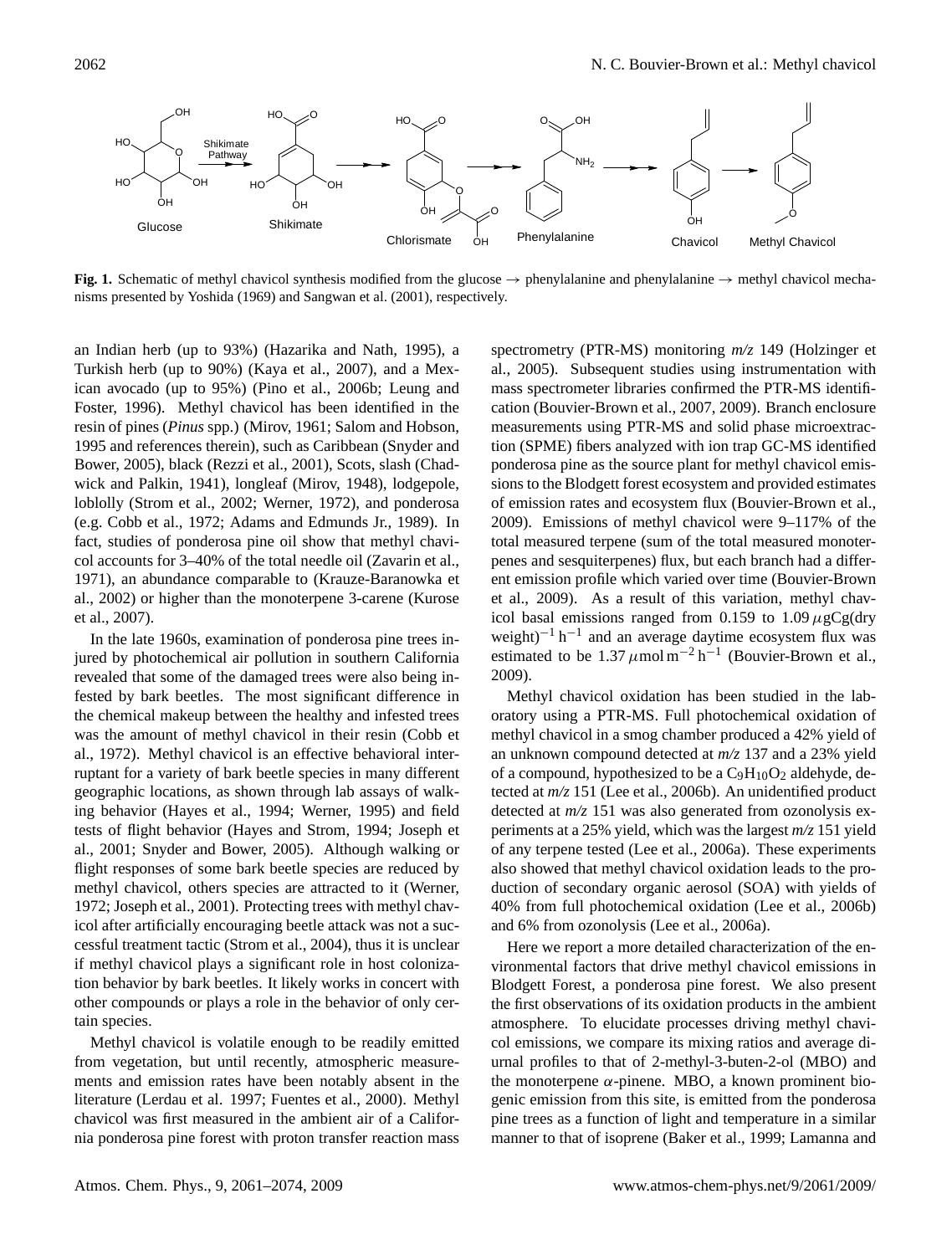**Table 1.** A variety of plants are known to produce methyl chavicol. Percentage of methyl chavicol present in the plant's essential oil is noted if available. The primary reference describes the measurement and analytical technique; the secondary reference provides numerical data without detailed analytical information.

| Plant species containing methyl chavicol     | Common name/description                                           | Oil % methyl chavicol     | Primary reference                                  | Secondary reference                                |
|----------------------------------------------|-------------------------------------------------------------------|---------------------------|----------------------------------------------------|----------------------------------------------------|
|                                              |                                                                   |                           |                                                    |                                                    |
| Ocimum minimum                               | basil                                                             | 36.3%                     | Tchoumbougnang et al. (2006)                       |                                                    |
| Ocimum basilicum L. cv. purple               | purple basil from Iran                                            | 52.4%                     | Sajjadi (2006)                                     |                                                    |
| Ocimum basilicum L. cv. green                | green basil from Iran                                             | 40.5%                     | Sajjadi (2006)                                     |                                                    |
| Ocimum basilicum L. (Lamiaceae)              | basil (sweet)                                                     | 5-43%                     | De Vincenzi et al. (2000)                          | Salom and Hobson (1995);<br>Simon et al. (1990)    |
| Ocimum basilicum L. (Labiatae)               | basil (sweet)                                                     | 70%                       |                                                    | Leung and Foster (1996);                           |
|                                              |                                                                   |                           |                                                    | Duke (2001)                                        |
| Artemisia dracunculus L. (Asteraceae)        | French tarragon                                                   | 77-86%                    | Werker et al. (1994)                               | Salom and Hobson (1995)                            |
| Artemisia dracunculus L. (Asteraceae)        | Russian tarragon                                                  | $0.1 - 0.3\%$             | Werker et al. (1994)                               |                                                    |
| Artemisia dracunculus L. (Asteraceae)        | tarragon                                                          | 60-81%                    | De Vincenzi et al. (2000)                          | Leung and Foster (1996);                           |
|                                              |                                                                   |                           |                                                    | Duke (2001)                                        |
| Foeniculum vulgare var. vulgare              | bitter fennel                                                     | 3-65% cultivated/wild     | Barazani et al. (2002)                             |                                                    |
| Foeniculum vulgare Mill. (Apiaceae)          | sweet fennel                                                      | $5 - 20%$                 | De Vincenzi et al. (2000)                          | Salom and Hobson (1995);                           |
|                                              |                                                                   |                           |                                                    | Leung and Foster (1996);                           |
| Pimpinella anisum L.                         | anise                                                             |                           |                                                    | Duke (2001)<br>Leung and Foster (1996)             |
| Pimpinella anisum L. (Apiaceae)              | anise vert                                                        | 1%                        | De Vincenzi et al. (2000)                          |                                                    |
| Illicium verum Hook.f.                       | star anise                                                        | $5 - 6%$                  | De Vincenzi et al. (2000)                          | Salom and Hobson (1995);                           |
| (Magnoliaceae)/(Illiciaceae)                 |                                                                   |                           |                                                    | Duke (2001)                                        |
| Pimpinella anisum                            | Mexican spice (grain)                                             | $1 - 2\%$                 | Ondarza and Sanchez (1990)                         |                                                    |
| Syzygium aromaticum L. Merrill.              | clove                                                             |                           |                                                    | Salom and Hobson (1995);                           |
| L.M. Perry                                   |                                                                   |                           |                                                    | Duke (2001)                                        |
| Pimenta racemosa J.W. Moore                  | West Indian bay                                                   |                           |                                                    | Leung and Foster (1996)                            |
| (Myrtaceae)                                  |                                                                   |                           |                                                    |                                                    |
| Origanum majorana L. (Labiatae)              | marjoram                                                          |                           |                                                    | Leung and Foster (1996)                            |
| Anthriscus cerefolium Hoffm. (Apiaceae)      | chervil                                                           |                           |                                                    | Leung and Foster (1996)                            |
| Backhousia anisata Vickery (Myrtaceae)       | sub-tropical Australian tree                                      | 4.4-77.5%                 | Brophy and Boland (1991)                           |                                                    |
| Tagetes lucida (Asteraceae)                  | aromatic herb (Latin America)                                     | Costa Rican: 95-97%       | Ciccio (2004)                                      |                                                    |
| Agastache rugosa Kuntze                      | Korean herb                                                       | 42-49%<br>96-97%          | Shin and Kang (2003)                               |                                                    |
| Agastache foeniculum<br>Amomum linguforme    | anise hyssop/W.N. American shrub/herb<br>rhizomatous herb (India) | 93.2%                     | Mazza and Kiehn (1992)<br>Hazarika and Nath (1995) | Adams (2007)<br>Adams (2007)                       |
| Clausena dunniana                            | S. China shrub                                                    | 93.1%                     |                                                    | Adams (2007)                                       |
| Dictamnus gymnostylis                        | "burning bush"/middle-east bush                                   | 15%                       | Fleisher and Fleisher (2004)                       |                                                    |
| Dictamnus hispanicus                         | endemic to Mediterranean area (Spain)                             | 79%                       | Merle et al. (2006)                                |                                                    |
| Helenium amarum (Raf.) H. Rock               | yellowdicks - Cuba, also present in US                            | 84.4%                     | Pino et al. (2006a)                                |                                                    |
| Scandix iberica Bieb.                        | herb in Turkey                                                    | 85.8-90.5%                | Kaya et al. (2007)                                 |                                                    |
| Echinops graecus                             | endemic to Greece                                                 | 42.5%                     | Papadopoulou et al. (2006)                         |                                                    |
| Ravensara aromatica Sonn.                    | endemic to Madagascar                                             | 79.7%                     | Ramanoelina et al. (2006)                          |                                                    |
| Persea arnericana Mill. (Lauraceae)          | Mexican type of avocado                                           | 53.9-95%                  | Pino et al. (2006b)                                | Leung and Foster (1996)                            |
| Ochrosperma lineare (Myrtaceae)              | Straggley Baeckea (Australia)                                     | 81.6%                     | Southwell et al. (2003)                            |                                                    |
| Pinus caribaea Morelet<br>Pinus nigra Arnold | Caribbean pine                                                    | $1.5 - 3\%$<br>$0 - 1.3%$ | Snyder and Bower (2005)<br>Rezzi et al. (2001)     | Salom and Hobson (1995)<br>Salom and Hobson (1995) |
| Pinus sylvestris L.                          | black pine<br>Scots pine                                          |                           |                                                    | Salom and Hobson (1995)                            |
| Pinus elliotti var elliotti                  | slash pine                                                        | $5 - 13%$                 | Chadwick and Palkin (1941)                         | Salom and Hobson (1995);                           |
|                                              |                                                                   |                           |                                                    | Mirov (1961)                                       |
| Pinus elliotti var densa                     | (Florida)                                                         | 3%                        |                                                    | Mirov (1961)                                       |
| Pinus palustris Mill                         | longleaf pine, southern yellow pine                               | $1 - 5\%$                 |                                                    | Salom and Hobson (1995);                           |
|                                              |                                                                   |                           |                                                    | Hayes et al. (1994)                                |
| Pinus palustris Mill                         | longleaf pine (Southern US)                                       | $0 - 0.7%$                | Mirov (1948)                                       | Mirov (1961)                                       |
| Pinus taeda L.                               | loblolly pine (South Eastern US)                                  | $1 - 11\%$                | Sutherland and Welles (1956);                      | Salom and Hobson (1995);                           |
|                                              |                                                                   |                           | Werner (1972)                                      | Mirov (1961)                                       |
| Pinus taeda L.                               | loblolly pine                                                     | $0.22 - 2.5%$             | Strom et al. (2002)                                |                                                    |
|                                              |                                                                   | oleoresin weight          |                                                    |                                                    |
| Pinus contorta Dougl.<br>Pinus hartwegii     | lodgepole pine<br>(upper elevations Mexico)                       | 3%                        | Nebeker et al. (1995)<br>Mirov (1961)              | Joseph et al. (2001)                               |
| Pinus lumholtzii                             | (western Mexico)                                                  | $2 - 3\%$                 |                                                    | Mirov (1961)                                       |
| Pinus michoacana                             | (Mexico)                                                          | $2 - 3\%$                 | Mirov (1961)                                       |                                                    |
| Pinus patula                                 | (Mexico)                                                          | 5%                        | Mirov (1961)                                       |                                                    |
| Pinus jeffriyi                               | Jeffrey pine (Western US)                                         |                           |                                                    | Mirov (1961)                                       |
| Pinus ponderosa                              | ponderosa pine                                                    | 7.4-25.7%                 | Cobb et al. (1972)                                 |                                                    |
| Pinus ponderosa                              | ponderosa pine                                                    | 8%                        | Krauze-Baranowska et al. (2002)                    |                                                    |
| Pinus ponderosa                              | ponderosa pine                                                    | present                   | Himejima et al. (1992)                             |                                                    |
| Pinus ponderosa                              | ponderosa pine                                                    | $0.4 - 5.3%$              | Adams and Edmunds (1989)                           |                                                    |
| Pinus ponderosa                              | ponderosa pine                                                    | $3 - 40%$                 | Zavarin et al. (1971)                              |                                                    |
| Pinus ponderosa                              | ponderosa pine                                                    | 10.50%                    | Kurose et al. (2007)                               |                                                    |
| Pinus ponderosa                              | ponderosa pine                                                    | $0-2%$ depend on location | Mirov (1961)                                       |                                                    |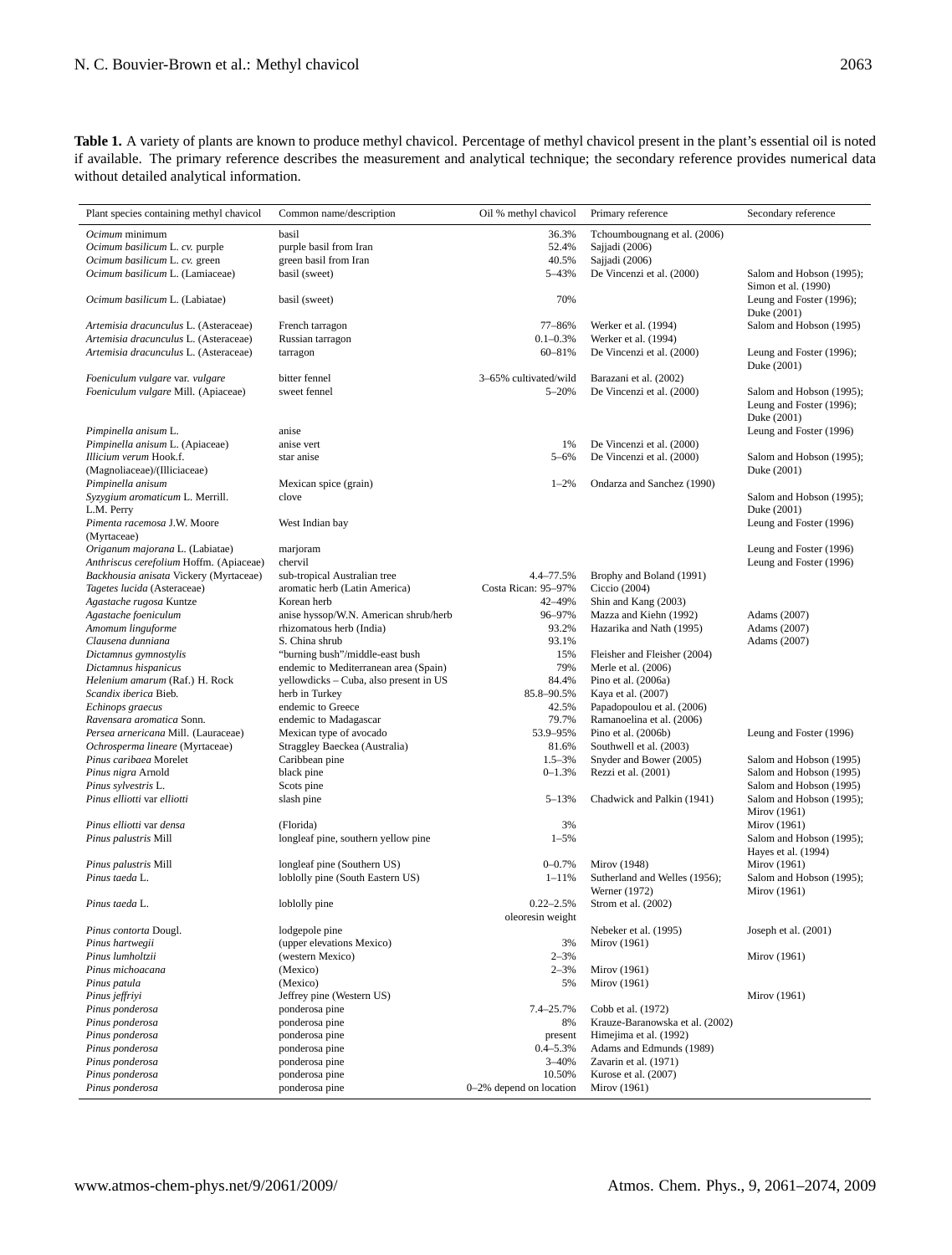Goldstein, 1999; Schade et al., 2000; Schade and Goldstein, 2001; Gray et al., 2005).  $\alpha$ -Pinene is a significant contributor to the monoterpene flux out of this forest, and like other monoterpenes at this site, it is emitted as a function of temperature (Shade et al., 1999; Schade and Goldstein, 2003; Lee et al., 2005; Holzinger et al., 2005, 2006).

# **2 Experimental**

#### 2.1 The site

Methyl chavicol was measured at the Blodgett Forest Ameriflux site, a ponderosa pine plantation owned by Sierra Pacific Industries, located on the western slope of the Sierra Nevada Mountains of California (38.90◦ N, 120.63◦ W, and 1315 m elevation) as a part of BEARPEX (Biosphere Effects on AeRosols and Photochemistry *EX*periment) 2007. The site's vegetation is dominated by an overstory of ponderosa pine (*Pinus ponderosa* L.) with an average height of 8 m and an understory of manzanita (*Arctostaphylos* spp.) and whitethorn ceanothus (*Ceanothus cordulatus*) shrubs. Mixing ratios and fluxes of carbon dioxide, water vapor, and ozone, along with meteorological parameters, have been measured at the site since 1997, and are reported in detail elsewhere (e.g. Goldstein et al., 2000; Bauer et al., 2000). Above the mode is the solution of the state and solution of the control of the model of the model of the model of the model of the model of the model of the model of the model of the model of the form and the direct and t

BEARPEX included two distinctly different meteorological periods. The first period from 20 August to 12 September (day of year 232–255) was characterized by warm and dry conditions (average daytime meteorological parameters: temperature 27◦ C, relative humidity 26%, and maximum photosynthetically active radiation (PAR)  $1410 \,\mu$ mol m<sup>-2</sup> s<sup>-1</sup>). The second period from 13 September to 10 October (day of year 256–283) was characterized by cool and wet conditions (average daytime meteorological parameters: temperature 15◦C, relative humidity 49%, and PAR 1010  $\mu$ mol m<sup>-2</sup> s<sup>-1</sup>). Figure 2 shows the temperature and rainfall time series during BEARPEX and highlights the measurement periods for the gas chromatography techniques described below.

### 2.2 Analytical techniques

#### 2.2.1 Berkeley GC-MS

The gas chromatograph with quadrupole mass spectrometer (GC-MS) instrument described by Millet et al. (2005) was optimized to quantify  $C_{10}-C_{15}$  biogenic compounds with the redesign of the inlet system described here. Methyl chavicol was never reliably observed at Blodgett Forest during the 10 years of sampling until these modifications were made. To reduce sample loss due to condensation, all tubing and fittings prior to the GC oven were heated to ∼50◦C (Omega Engineering Stamford, CT) and the sub-zero water trap was eliminated. With ambient water vapor in the sample, the



**Fig. 2.** A timeline showing the temperature (orange −) and rainfall patterns (solid grey bars) during BEARPEX. The shaded region (blue) corresponds to the time when the Berkeley GC-MS was measuring at 1.5 m above the forest floor (day of year 231–255), while the un-shaded region corresponds to the time when the Berkeley GC-MS was sampling from 9.3 m above the forest floor (day of year 255–281). The dashed area (green) marks the 3 days (day of year 267.5–270.4) when the Berkeley GC-MS and the NOAA GC-MS were co-located at 9.3 m.

remained at ambient temperature during sample collection. All tubing and fittings were changed from PTFE (Oakland Valve and Fitting, Inc., Fremont, CA) to Silcosteel (Restek Corporation, Bellefonte, PA) because the metal tubing allows for even heat dispersal and the internally passivated surface minimizes wall reactions and subsequent losses. To reduce the chance of sample adsorption, the chemically-active ozone trapping material was changed from impregnated glass wool to a  $1 \mu m$  pore size Pall A/E glass fiber filter (VWR, Ann Arbor, MI). This filter was coated with sodium thiosulfate (Sigma-Aldrich, St. Louis, MO), following Pollmann et al. (2005), and housed in a heated stainless steel filter holder (Cole-Parmer, Vernon Hills, IL). The filter was also used to remove particulate matter from the sample. To ensure its effectiveness, the ozone filter was changed at least once per day.

Ambient air was pulled through 6.35 mm outer diameter Silcosteel tubing at ∼4 L min−<sup>1</sup> , scrubbed of ozone, and subsampled through 3.18 mm outer diameter Silcosteel tubing at  $\sim$ 20 mL min<sup>-1</sup>. Once per hour, a 600 mL sample was collected over a 30 min period. The pre-concentrated sample was heated from ambient temperature to 220°C within 10 s to desorb the trapped compounds into ultra high purity helium carrier gas and transferred to the head of the chromatographic column  $(30 \text{ m} \times 0.25 \text{ mm} \times 0.25 \mu \text{m}$  phase thickness, Rtx-5; Restek Corporation). The GC oven temperature was held at 43◦C for 4.25 min, increasing to 160◦C at 5◦C min−<sup>1</sup> , then to 220◦C at 10◦C min−<sup>1</sup> and held at this temperature for 11.75 min. The mass spectrometer (HP 5971) was operated in single ion mode, and methyl chavicol was quantified with *m/z* 148.

Since methyl chavicol is a semi-volatile compound, it is not readily available as a gas phase standard. Bouvier-Brown et al. (2007) produced a gas phase methyl chavicol standard by volatilizing diluted pure liquid standards in a Tedlar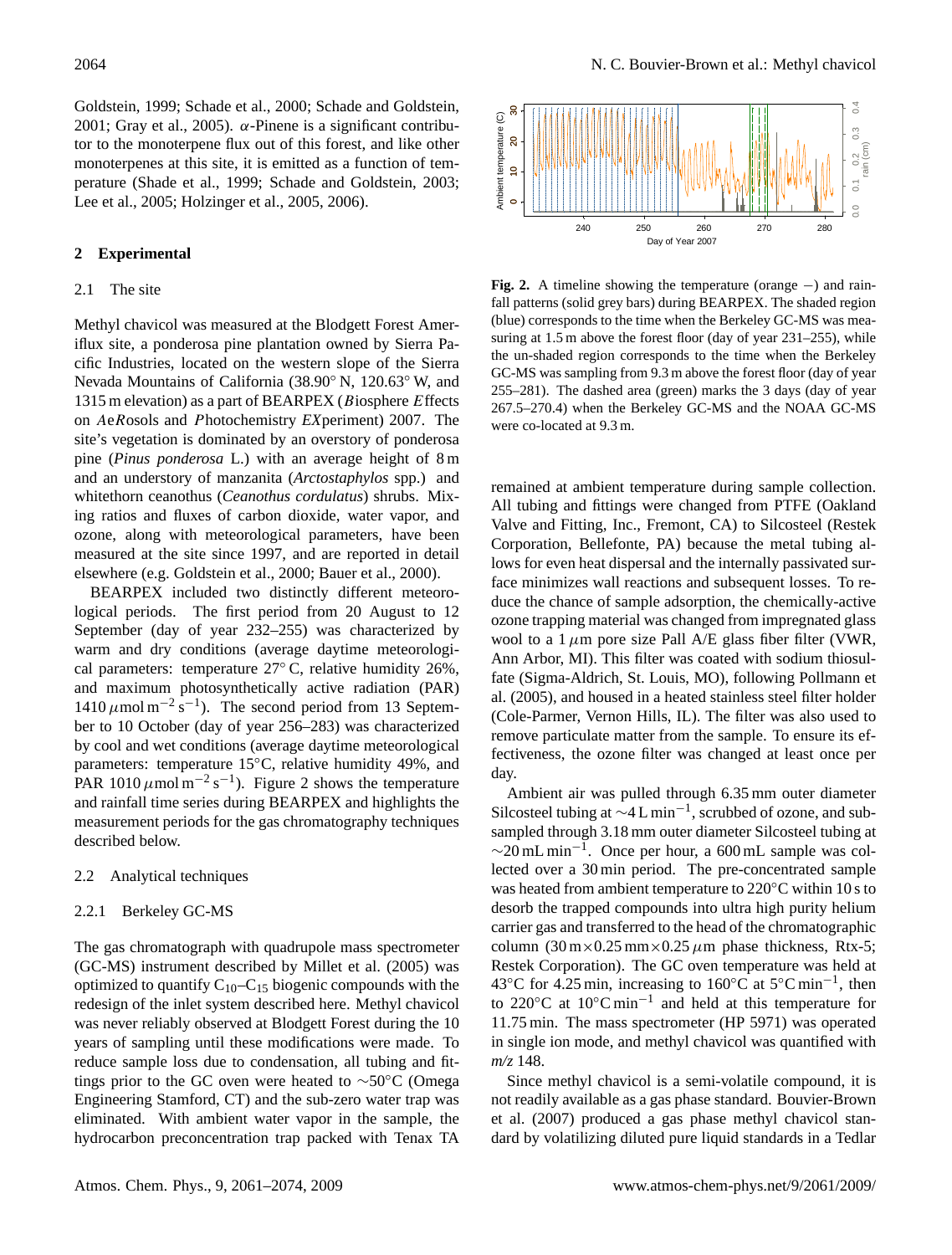bag. Alternatively, in this work, methyl chavicol was calibrated in the Berkeley GC-MS by manually injecting liquid standards (Sigma-Aldrich) diluted in cyclohexane (Sigma-Aldrich) into a 100–200 mL min<sup>-1</sup> stream of nitrogen gas, where the injector port was heated to 100 °C. This standard flow was then subsampled and collected through the same tubing and at the same flow rate as an ambient sample. To ensure no liquid standard condensed in the sampling lines, subsequent blank nitrogen samples were also collected through the calibration pathway. The direct liquid injection technique was reproducible to within 10% of the gas phase technique when the Tedlar bag was placed in a 40◦C oven and the standard gas was sampled through Silcosteel tubing heated to 50◦C. The Berkeley GC-MS system was calibrated at least once per day. Measurement uncertainty for methyl chavicol and monoterpenes were 27% and 18%, respectively.

Berkeley GC-MS measurements were made at two different inlet heights during two distinct sampling periods. One inlet was located 1.5 m above the forest floor, below the main trees of the canopy but near the juvenile saplings, from 19 August through the morning of 12 September (day of year 231–255). The other inlet was located 9.3 m above the forest floor, which corresponds to ∼2 m above the mean forest canopy height, from the afternoon of 12 September through 8 October (day of year 255–281). The sampling timeline is outlined in Fig. 2.

#### 2.2.2 NOAA GC-MS

Volatile  $C_2 - C_{10}$  organic compounds, in particular 2-methyl-3-buten-2-ol (MBO) and isoprene, were quantified using a gas chromatograph with mass spectrometer detector (NOAA GC-MS). The sample acquisition procedure is described in detail by Goldan et al. (2004), but more recent modifications to the analysis system will be briefly described here. The inlet was located at 9.3 m above the canopy floor for three days (24–27 September, day of year 267–270) (Fig. 2) and consisted of 12 m of 6.35 mm outer diameter PFA tubing through which approximately  $8 L \text{min}^{-1}$  of air was drawn. Care was taken to prevent permeation of VOCs into the sample stream from the mobile laboratory housing the GC-MS. Once the sample inlet tubing entered the laboratory, it was contained inside a 12.7 mm outer diameter PFA line. The bulk sample flow  $(>95\%)$  was then exhausted through the larger diameter coaxial line so that the sample flow itself acted as a counterflowing sheath gas.

The 2-channel custom built system consisted of parallel systems for sample acquisition and separation for subsequent analysis by a single mass spectrometer (formally a GC-FID/MS system). Two 5 min samples were acquired concurrently every 30 min at a rate of 70 mL min−<sup>1</sup> then analyzed serially. Light alkanes and alkenes  $(C_2-C_5)$  were separated on a KCl washed Alumina column and analyzed first. Isoprene and MBO, along with the heavier species  $(C_2-C_{10})$ , were cryofocused and then separated using a metal MXT- 624 column (Restek) with a temperature program ramping from 38 $\rm{°C}$  to 127 $\rm{°C}$  at 8.1 $\rm{°C}$  min<sup>-1</sup> and a helium carrier flow of 2 mL min−<sup>1</sup> . The two columns were plumbed into a 4-port valve (Valco) which was then connected to the linear quadrupole mass spectrometer (Agilent 5973).

# 2.2.3 PTR-MS

Volatile organic compounds were also quantified by proton transfer reaction mass spectrometry (PTR-MS), which has been described elsewhere in detail (Lindinger et al., 1998; de Gouw and Warneke, 2007). Five inlets were used to sample vertical gradients within (1.5 m, 6.0 m above the forest floor) and above (9.3 m, 14.3 m, 17.7 m above the ground) the forest canopy where ambient air from each height was sampled using 6.35 mm outer diameter PFA tubing. The set-up was similar to that described by Holzinger et al. (2005). Ambient air was drawn down from the tower at 20 L min−<sup>1</sup> continuously from all levels simultaneously and sub-sampled directly into the instrument at 400 mL min−<sup>1</sup> . Each hour-long sample cycle consisted of a 6-minute sampling period at each level. Twelve individual ions, including the primary *m/z* signal for methyl chavicol, were measured with a variable dwell time that increased at higher *m/z* ratios to obtain reasonable signal to noise ratios across the set. Methyl chavicol was detected at *m/z* 149, and although the PTR-MS likely detected other compounds at *m/z* 149, methyl chavicol is assumed to dominate the signal. The PIT-MS instrument described below was used during branch enclosure measurements to verify this assumption.

Methyl chavicol was quantified by correlating the PTR-MS response detected at *m/z* 149 to the Berkeley GC-MS quantification of methyl chavicol using an authentic standard when the two measurements were co-located at 9.3 m. The slope of correlation had a 19% relative standard error. MBO was quantified by correlating the sum of *m/z* 87 and *m/z* 69 to the NOAA GC-MS quantification of MBO using an authentic standard when the two instruments were co-located at 9.3 m. The slope of correlation had an 8% relative standard error. Since isoprene is also detected at *m/z* 69, MBO was isolated from the isoprene interference after determining the ratio of MBO to isoprene present using the NOAA GC-MS measurements. MBO can be separated this way because the isoprene mixing ratio diurnal pattern is very predictable. The only significant isoprene influence at Blodgett Forest is regularly transported to the site in the afternoon from downwind sources (e.g. Dreyfus et al., 2002).

## 2.2.4 PIT-MS

Proton transfer ion trap mass spectrometry (PIT-MS) uses the same proton transfer reactions employed in PTR-MS to ionize VOCs, but subsequent ion analysis occurs with an ion trap mass spectrometer (Warneke et al., 2005a, b). In addition to measuring VOCs with high time resolution, the PIT-MS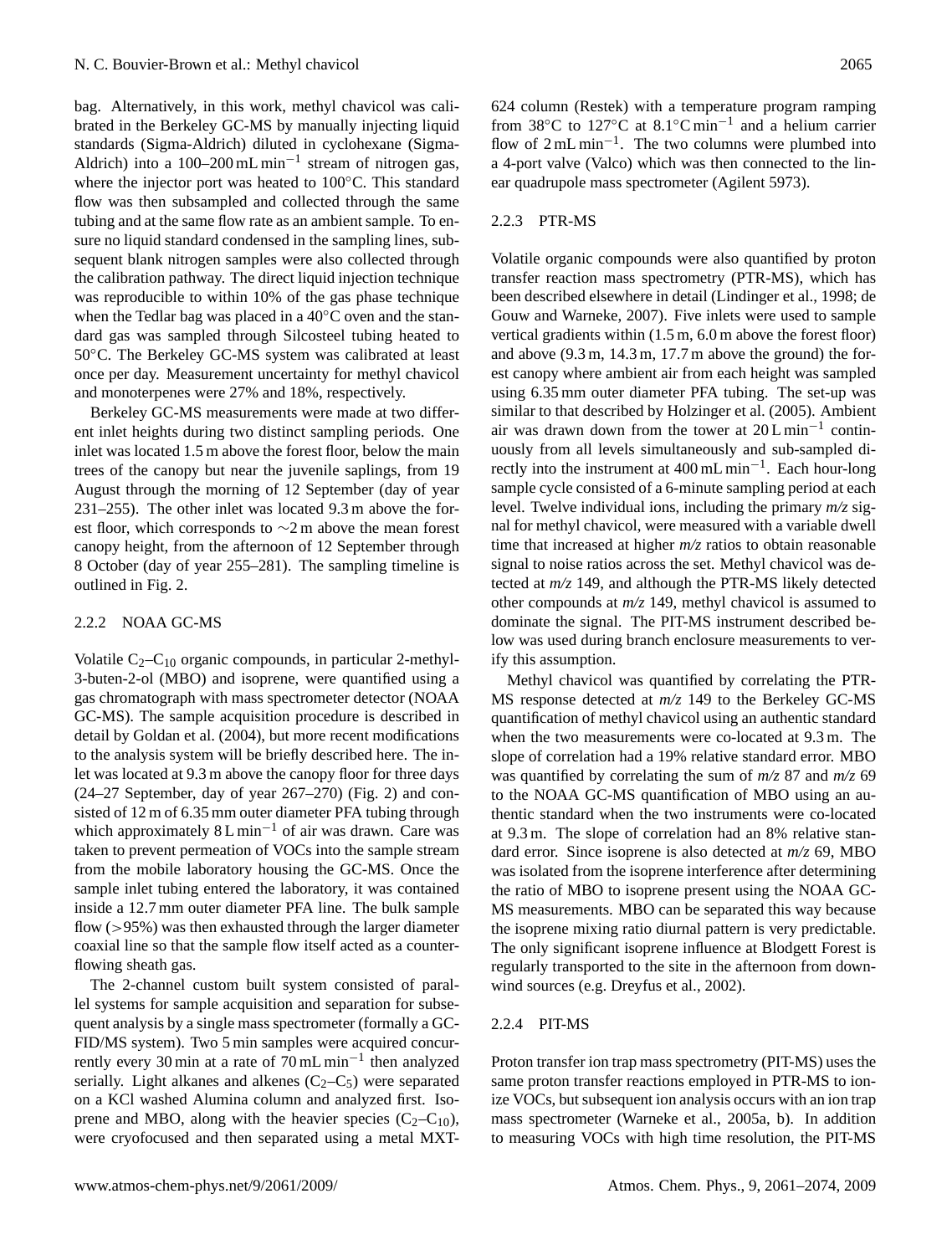

**Fig. 3.** Proton transfer ion trap mass spectrometer (PIT-MS) collision-induced dissociation (CID) taken **(a)** during the enclosure of ponderosa pine branch #1 in July 2005 (as described by Bouvier-Brown et al., 2009) and **(b)** on a laboratory standard of methyl chavicol. Relative abundances of parent and fragment ions are shown versus the voltage amplitude of the filtered noise field (FNF) that is used to fragment the parent ions.

can provide additional chemical detail by selectively trapping ions of interest and performing collision-induced dissociation (CID) on these masses before measuring the fragment ions. During the branch enclosure measurements described by Bouvier-Brown et al. (2009), the PIT-MS alternated between full mass scans and CID.

PIT-MS measurements of ponderosa pine branch #1 in July showed a 30:1 ratio for the signal at *m/z* 149 versus the signal at *m/z* 205 (usually attributed to sesquiterpenes) with both ions reaching peak concentrations just after noon PST. Many sesquiterpenes fragment onto *m/z* 149 under typical PTR-MS operating conditions, but the concentration differences make interferences from fragments of sesquiterpenes on *m/z* 149 very unlikely. CID spectra of the *m/z* 149 parent ion taken during the branch enclosure measurement reveal a unique fragment ion at  $m/z$  121 (Fig. 3). Subsequent laboratory experiments with a liquid standard (Aldrich) droplet volatilized in air show that methyl chavicol also produces a fragment at *m/z* 121 with a similar relative abundance. Slight differences in filtered noise field (FNF) voltages between the field and laboratory measurements are expected because fragmentation is highly dependent on PIT-MS operational parameters. These data show that the signal on *m/z* 149 in ponderosa pine branch enclosures can very likely be attributed to methyl chavicol without significant inference.

## 2.2.5 TAG

Organic constituents in particulate matter were separated and measured using a Thermal Desorption Aerosol GC-MS (TAG) instrument (custom built from Agilent GC6890/MS5973), which has been described in detail elsewhere (Williams et al., 2006; Kreisberg et al., 2009). Briefly, ambient aerosol samples ( $PM<sub>2.5</sub>$ ) are collected by humidification and inertial impaction. Following collection, the contents were thermally desorbed into helium carrier gas and transferred onto the head of a gas chromatographic column prior to separation (30 m,  $0.25$  mm,  $0.25 \mu$ m film Rxi-5ms column; Restek Corporation) and detection by mass spectrometry. Samples  $(0.75 \text{ m}^3 \text{ volume})$  were collected for 1.5 of every 2 h at a sampling rate of 9 L min<sup>-1</sup> through 9.52 mm outer diameter insulated stainless steel tubing from an inlet located 9.3 m above the ground. The TAG methyl chavicol data are normalized to the maximum response observed during the study.

# 2.2.6 SPME fibers

Solid Phase MicroExtraction (SPME) fibers were periodically used for qualitative analysis of ambient air during BEARPEX. Field portable 65  $\mu$ m polydimethylsiloxanedivinylbenzene (PDMS/DVB) Stableflex fibers (Supelco, Bellefonte, PA) collected analytes in air samples pulled over their surfaces at ∼4 L min−<sup>1</sup> for 4–24 h and were analyzed using a gas chromatograph with ion trap mass spectrometer as described by Bouvier-Brown et al. (2007). SPME fibers were co-located with both Berkeley GC-MS inlets at 1.5 and 9.3 m above the forest floor.

### **3 Results and discussion**

To characterize methyl chavicol abundance, emission, and oxidation products, this section is broken into four parts: methyl chavicol mixing ratios, methyl chavicol emissions, atmospheric implications, and oxidation products. In 3.1, ambient mixing ratios are used to evaluate the measurement agreement among the three analytical instruments that detected methyl chavicol and show methyl chavicol's variability relative to total terpene mass. In 3.2, methyl chavicol's emission dependence on light and temperature is revealed through comparison to MBO and the monoterpene  $\alpha$ -pinene. The correlation between methyl chavicol and MBO is then used to estimate methyl chavicol basal emission rates. An estimation of methyl chavicol reaction rates and its atmospheric lifetime as well as observations of the proposed oxidation products are discussed in Sects. 3.3 and 3.4, respectively.

#### 3.1 Methyl chavicol mixing ratios

Methyl chavicol was simultaneously measured by the Berkeley GC-MS and PTR-MS, and at the same time it was also detected in the aerosol phase by the TAG instrument. Ambient measurements from the three instruments consistently show a methyl chavicol diurnal profile with mixing ratio maxima in the morning and late evening (Fig. 4). The slight differences in each instrument's profile reflect the different sampling times and inlet types (see Sect. 2.2). The maxima occur at times when the light and temperature are high enough to induce emissions from the trees into a shallow boundary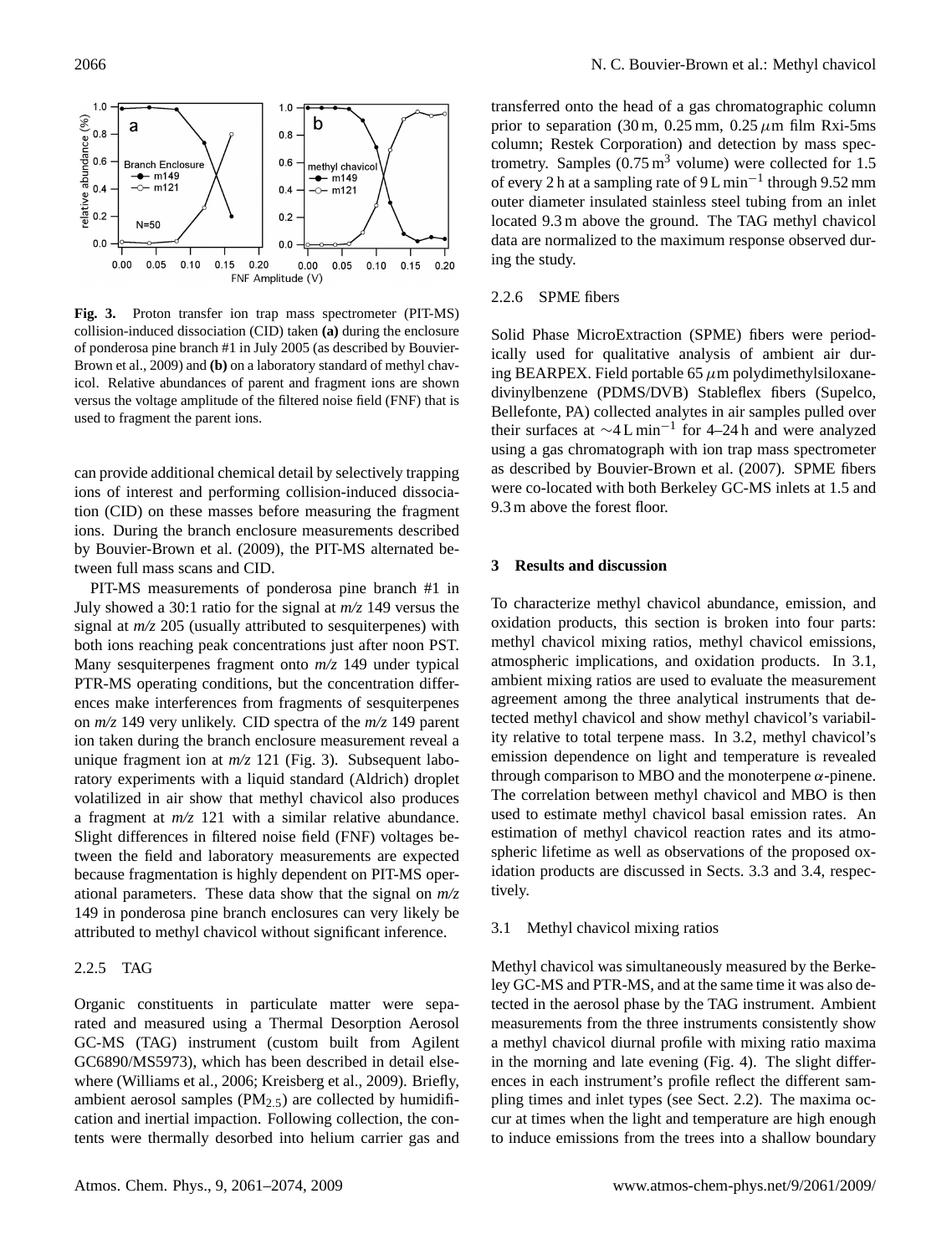

**Fig. 4.** Diurnal variation of methyl chavicol at Blodgett Forest measured using three different in-situ instruments (mean  $\pm$  standard error): the Berkeley gas chromatograph with mass spectrometer detector (Berkeley GC-MS, green ×), thermal desorption aerosol GC-MS (TAG, blue  $\circ$ ), and proton-transfer mass spectrometer (PTR-MS, red  $\Delta$ ) during BEARPEX. All three instruments capture the same diurnal profile at 9.3 m above the ground. All data are from 12 September–8 October (day of year 255–281).

layer with low oxidant mixing ratios leading to an accumulation of emissions. The mid-afternoon minima are characteristic of vertical mixing into a deeper boundary layer and chemical destruction with both effects overwhelming the increased daytime emissions at higher temperature and solar radiation. Without the influence of vertical mixing and oxidation in the canopy, methyl chavicol mixing ratios would peak in mid-afternoon as observed during branch enclosure experiments (Bouvier-Brown et al., 2009).

The ratio of methyl chavicol to total terpene (sum of the total monoterpenes, sesquiterpenes and oxygenated terpenes) mass is highly variable. During the warm period (20 August– 12 September, day of year 232–255), methyl chavicol mixing ratios averaged 15% of the total terpene mass measured at 1.5 m above the forest floor. During the cooler period (12 September–8 October, day of year 255–281), methyl chavicol mixing ratios averaged 36% of the total terpene mass just above the canopy at 9.3 m above the ground. These relative mixing ratios are both within the 9–117% range measured in ponderosa pine branch enclosures (Bouvier-Brown et al., 2009).

#### 3.2 Methyl chavicol emissions

Although monoterpenes and methyl chavicol are all 10 carbon BVOCs emitted from this ecosystem, our results show different physical and environmental factors drive their emissions. For example, in this drought-stressed ecosystem, enhanced monoterpene emissions occur immediately following wetting by rain. Methyl chavicol emissions, following more closely the emissions of 2-methyl-3-buten-2-ol (MBO), do not increase until a few days after the rain when the temperature begins to increase and full light is available (Fig. 5). The correlation between ambient methyl chavicol and  $\alpha$ -pinene, an abundant monoterpene, mixing ratios is poor  $(R^2=0.1, n=186)$  during this cool period.

During BEARPEX, ambient MBO and monoterpene mixing ratios were largest in the lower canopy and MBO showed the same diurnal pattern throughout the canopy, as seen by Holzinger et al. (2005). During the cool period (12 September–8 October, day of year 255–281), an average diurnal profile of methyl chavicol mixing ratios at each of the five gradient levels measured by the PTR-MS also show the largest mixing ratios low in the canopy (Fig. 6). This clearly indicates that methyl chavicol emissions are local and biogenic in origin, similar to MBO.

At 9.3 m above the ground during three cool days (24– 27 September, day of year 267–270) following a large rain event, the average ambient diurnal profiles of methyl chavicol and MBO are strikingly similar, but differ from that of  $\alpha$ -pinene (Fig. 7). Characteristic of temperature and lightdriven emissions, methyl chavicol and MBO mixing ratios are relatively constant during the hours of full sunlight and significantly larger during the day than at night. On the other hand, for monoterpenes, such as  $\alpha$ -pinene, mixing ratios are largest at night when vertical mixing is weak and there are continuous temperature-driven emissions from storage pools in plant resins.

During the warm measurement period (20 August–12 September, day of year 232–255) at 1.5 m above the forest floor, the average diurnal profiles of methyl chavicol and MBO measured by PTR-MS were similar, particularly with respect to the morning and evening peaks (Fig. 8). One important distinction between the profiles is the presence of methyl chavicol at night (Fig. 8). The evidence of nighttime emission is corroborated by the PTR-MS gradient data from the cool period (Fig. 6). Conversely, MBO mixing ratios are very low at night and do not show a vertical gradient (Holzinger et al., 2005). The presence of nighttime methyl chavicol mixing ratios and a vertical gradient indicates a likely temperature-dependent emission mechanism from storage pools similar to the monoterpene emission mechanism at this site. Contrary to monoterpenes, this temperature-dependent emission mechanism is less significant to methyl chavicol's overall emission. Methyl chavicol mixing ratios are 1.8 times larger at night than during the day, whereas monoterpene mixing ratios average 3.5 times more at night at 1.5 m above the ground during the warm period. Methyl chavicol may have a hybrid emission mechanism where emission occurs both from storage pools and directly after production. However, the daytime emission dominantly occurs directly after production by a temperature and light-driven emission mechanism, similar to that of MBO.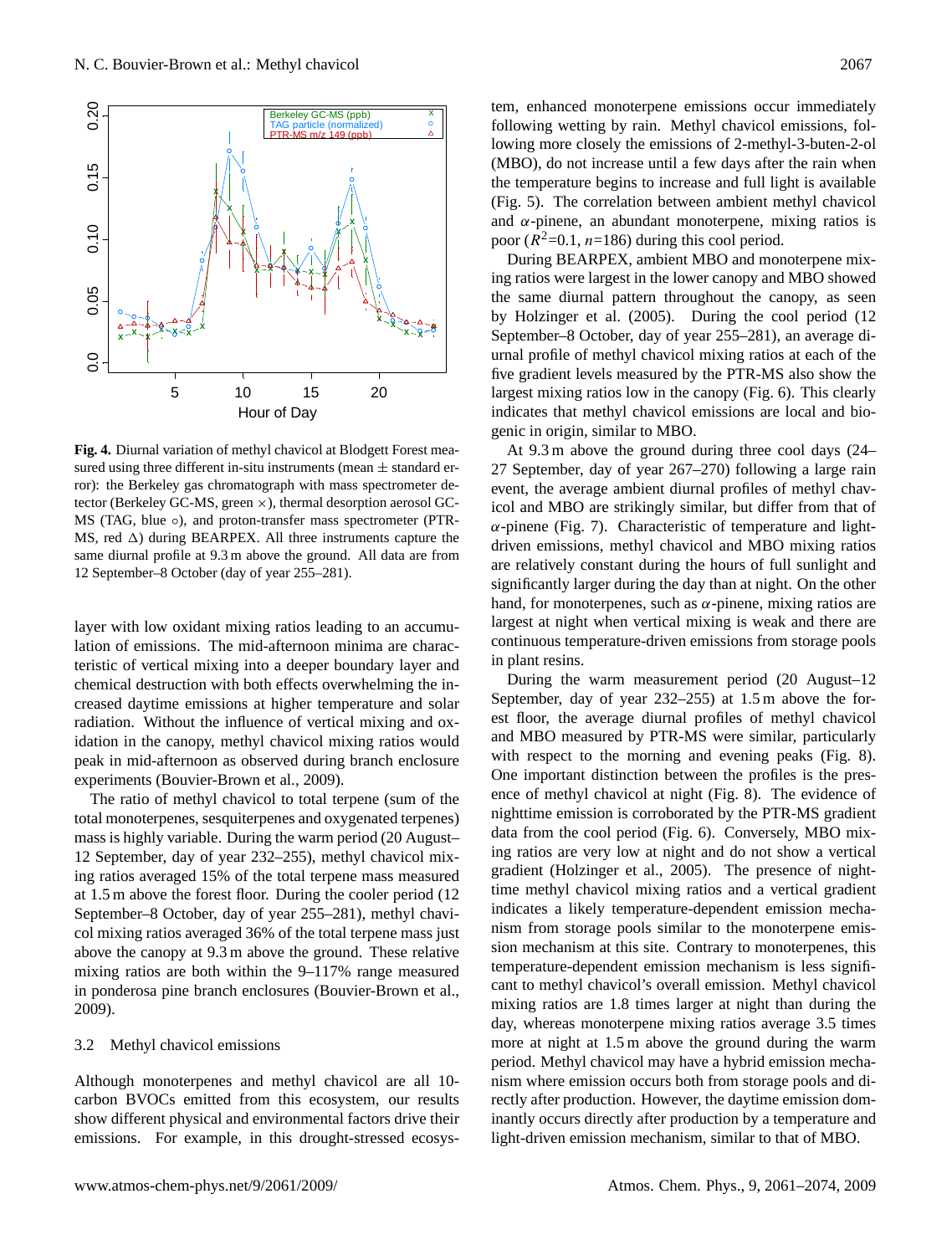

**Fig. 5.** An example timeline of methyl chavicol (green  $\times$ ) and  $\alpha$ -pinene (red  $\star$ ) mixing ratios measured by the Berkeley GC-MS, and 2methyl-3-buten-2-ol (MBO •) mixing ratios measured by the NOAA GC-MS along with temperature (orange –), light (PAR, blue –), relative humidity (RH, brown  $-$  ) and rainfall (solid grey bars).



**Fig. 6.** Average diurnal profiles of methyl chavicol mixing ratios taken at each level of the vertical gradient measured by PTR-MS from 12 September–8 October, day of year 255–281 (mean  $\pm$  standard error).

### 3.2.1 Estimating methyl chavicol emission rates

Since methyl chavicol's diurnal profile and atmospheric lifetime (discussed in Sect. 3.3.) are very similar to that of MBO, we can estimate the ecosystem emission of methyl chavicol by scaling the known emission rate for MBO to the slope of their correlation. When the NOAA GC-MS and the Berkeley GC-MS measurements were co-located (Fig. 2), a linear regression of methyl chavicol vs. MBO daytime mixing ratios yields a slope of  $0.34\pm0.03$  (mean  $\pm$  standard deviation) and a correlation coefficient of 0.82 (Fig. 9). Assuming that these compounds have similar sources and sinks, their correlation during this cool period indicates that methyl chavicol emissions are, on average, 34% of MBO emissions. In terms of the amount of photosynthetic carbon lost to the atmosphere during the three days, methyl chavicol emissions account for 68% of the carbon mass of MBO emissions because methyl chavicol has twice the amount of carbon per molecule. Given a MBO basal emission range of  $\sim$ 5–15 µgCg<sup>-1</sup> h<sup>-1</sup>, depending on needle age, from ponderosa pine trees at Blodgett Forest during a similar cool fall period (day of year 256– 287) (Schade et al., 2000; Gray et al., 2005), an estimated basal emission rate for methyl chavicol is  $3-10 \mu g Cg^{-1} h^{-1}$ . Additional analysis of the branch enclosure measurements from summer 2005 conducted in a warm and dry environment described by Bouvier-Brown et al. (2009) reveals that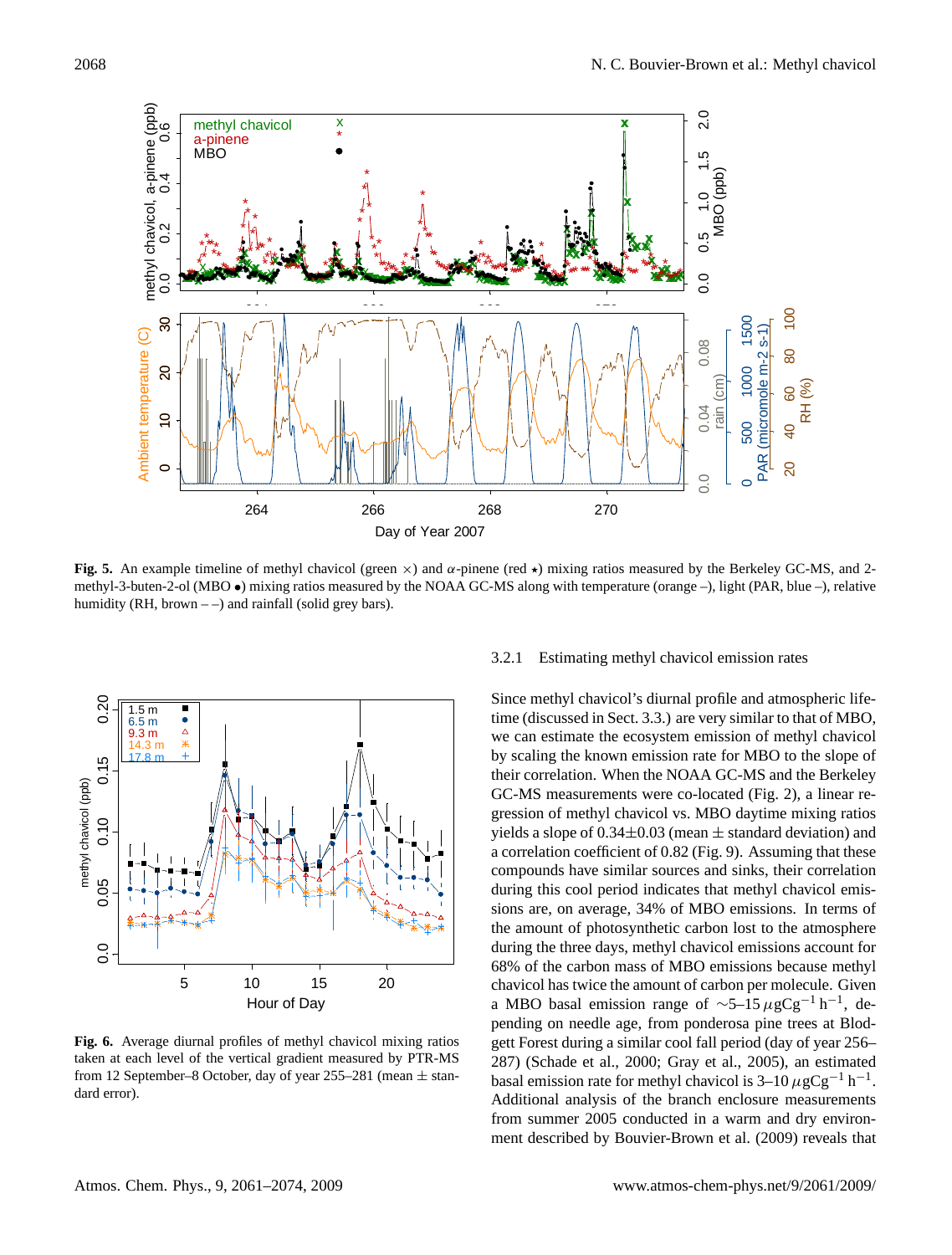

**Fig. 7.** Average diurnal profiles of methyl chavicol (green  $\times$ ), MBO (black •), and  $\alpha$ -pinene (red  $\star$ ) (mean  $\pm$  standard error). Measurements were made at 9.3 m from 24–27 September (day of year 267– 270), and MBO was measured by NOAA GC-MS.

this relative emission rate varies with season because MBO emissions have a stronger temperature dependence. A similar linear regression of methyl chavicol vs. MBO yields a slope within the range of 0.02–0.12, depending on the branch  $(R^2=0.81-0.96, n=164-814)$ . As a result, methyl chavicol emissions account for 4–24% of the carbon mass emitted by MBO in warm and dry conditions. Using the maximum average MBO basal emission rate from ponderosa pine trees at Blodgett Forest of  $18 \mu$ gCg<sup>-1</sup> h<sup>-1</sup> (Schade et al., 2000), an estimated methyl chavicol basal emission rate ranges from  $0.7-4.3 \,\mu$ gCg<sup>-1</sup> h<sup>-1</sup> in warm and dry conditions. The estimated ecosystem flux of 0.491  $\mu$ gCg<sup>-1</sup> h<sup>-1</sup> (which is equivalent to  $1.37 \mu$ mol m<sup>-2</sup> h<sup>-1</sup>) reported by Bouvier-Brown et al. (2009) under similar warm and dry conditions is likely underestimated because controlled experiments were not conducted to assess the light dependence parameters of the emissions.

#### 3.3 Atmospheric implications

No reaction rates for methyl chavicol have been reported in the literature, so we used data collected during ozonolysis and photooxidation chamber studies described by Lee et al. (2006a, b) to estimate reaction rate coefficients. We correlated the loss rate of methyl chavicol with the loss rate of other compounds tested that have reaction rate coefficients in the literature. These estimates  $(k_{OH}$  $= 5.7 \times 10^{-11}$  cm<sup>3</sup> molec<sup>-1</sup> s<sup>-1</sup> and  $k_{O3} = 1.4 \times$  $10^{-17}$  cm<sup>3</sup> molec<sup>-1</sup> s<sup>-1</sup>) agree with rate coefficients calculated using the Environmental Protection Agency's Estimation Program Interface Suite ( $k_{OH} = 5.4 \times 10^{-11}$  cm<sup>3</sup> molec<sup>-1</sup> s<sup>-1</sup>,  $k_{O3} = 1.2 \times 10^{-17}$  cm<sup>3</sup> molec<sup>-1</sup> s<sup>-1</sup>) based solely on chemical structure (US EPA AOPWIN, 2000).



**Fig. 8.** Average diurnal profiles of methyl chavicol (green  $\times$ ), MBO (black •), and  $\alpha$ -pinene (red  $\star$ ) (mean  $\pm$  standard error). Measurements were made at 1.5 m above the ground from 20 August–12 September (day of year 232–255), and MBO was measured by PTR-MS.



**Fig. 9.** Methyl chavicol measured by the Berkeley GC-MS and MBO measured by the NOAA GC-MS were tightly correlated when daytime measurements were co-located at 9.3 m above the forest floor (24–27 September, day of year 267–270). A slope of 0.34 $\pm$ 0.03 ( $R^2$  of 0.82, intercept of  $-0.04$ , n=24) indicates that the methyl chavicol emissions average 34% of MBO emissions by molecule (or 68% by mass carbon) during this period, assuming their atmospheric loss rates are similar.

These estimated rate coefficients are very similar to that of MBO ( $k_{\text{OH}} = 5.8 \times 10^{-11} \text{ cm}^3 \text{ molec}^{-1} \text{s}^{-1}, k_{\text{O}3} = 9.7 \times 10^{-11} \text{ cm}^3 \text{ mole}^{-1} \text{s}^{-1}$  $10^{-17}$  cm<sup>3</sup> molec<sup>-1</sup> s<sup>-1</sup>; Atkinson and Arey, 2003), thus supporting our method of estimating methyl chavicol's emission rate from that of MBO.

Significant amounts of methyl chavicol escape from the Blodgett Forest canopy and are transported downwind. Using an average OH mixing ratio of  $5.4 \times 10^6$  molec cm<sup>-3</sup>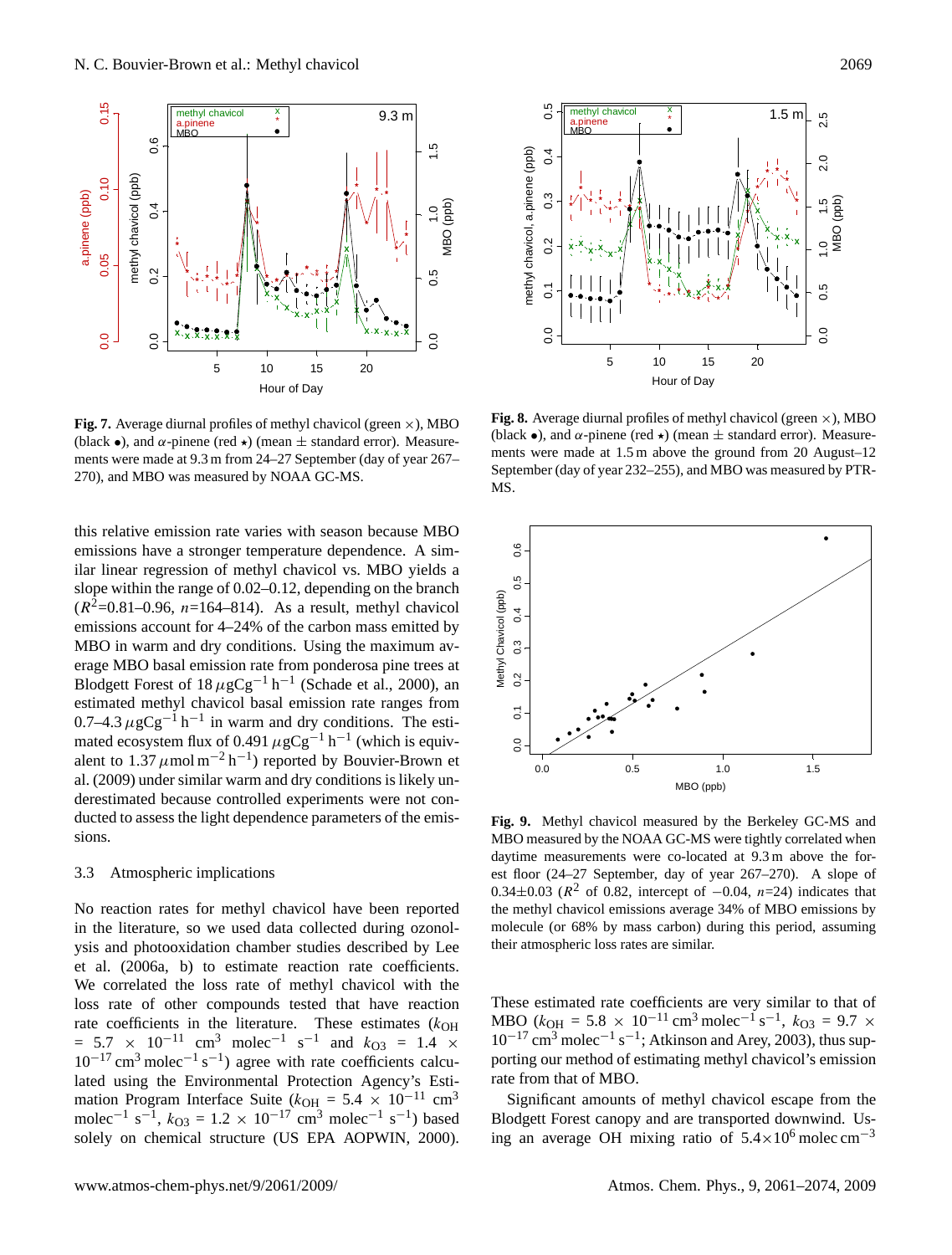

**Fig. 10.** Schematic of methyl chavicol oxidation products from reanalysis of laboratory methyl chavicol oxidation experiments by Lee et al. (2006a, b). Mass/charge (*m/z*) ratios detected by PTR-MS are indicated in parentheses.

(0.25 ppt) observed at 9.4 m between 09:00–16:00 PST at BEARPEX (W. Brune and J. Mao, personal communication, 2008), an ozone mixing ratio of  $1.18 \times 10^{12}$  molec cm<sup>-3</sup> (55 ppb), and the estimated reaction rates of methyl chavicol, the lifetimes are ∼55 min and ∼1100 min with OH and ozone, respectively. These lifetimes are significantly longer than the estimated 1–10 min canopy sweep time (Kurpius and Goldstein, 2003; Holzinger et al., 2005; Farmer and Cohen, 2008), indicating that essentially all of the emitted methyl chavicol escapes from the forest canopy and contributes to regional photochemistry through reaction with OH. Looking at all the VOCs at Blodgett Forest, methyl chavicol contributes 1–3% to the overall OH reactivity just above the forest canopy (J. Mao, personal communication, 2008).

#### 3.4 Oxidation products

Based on products reported from laboratory oxidation experiments presented by Lee et al. (2006a, b), we propose a schematic of methyl chavicol oxidation (Fig. 10) and identify the major products detected at PTR-MS *m/z* 137 and 151. The photooxidation product observed at *m/z* 137, 4-methoxybenzaldehyde (CAS# 123-11-5) was detected at Blodgett Forest during BEARPEX by TAG and SPME fiber analysis of ambient air. TAG detected 4 methoxybenzaldehyde in the aerosol phase, but the phase of compounds collected by SPME fibers in ambient air is unclear. SPME fibers, while usually employed for gas phase analysis are able to detect particulate matter (Koziel et al., 2001). Spada et al. (2008) quantified 4 methoxybenzaldehyde in Roseville, CA, a site that receives air from the Sierra Nevada Mountains during nighttime downslope flow, and highlighted its biogenic origin with increased summer concentrations.



**Fig. 11.** Schematic of 4-methoxy benzene acetaldehyde derivatization and chemical ionization mass spectrometric detection from the reanalysis of filter samples collected during the experiment at Blodgett Forest described by Cahill et al. (2006).

Lee et al. (2006a, b) observed a product at *m/z* 151 via both photooxidation and ozonolysis of methyl chavicol. The proposed oxidation product at PTR-MS *m/z* 151 is identified as 4-methoxy benzene acetaldehyde (CAS# 5703-26- 4) (Fig. 10). Previous observations of *m/z* 151 have been made at Blodgett Forest, but this fragment was attributed entirely to pinonaldehyde (Holzinger et al., 2005). The observed gaseous *m/z* 151 fragment at Blodgett Forest is most likely the combination of at least these two aldehydes. 4- Methoxy benzene acetaldehyde has also been tentatively detected in a reanalysis of particulate samples collected by Cahill et al. (2006) (Fig. 11). These results show that 4 methoxy benzene acetaldehyde was 1.3–5.5 times higher at night compared to the day, for a 5 day sampling period. This nighttime abundance is within the range of monoterpene oxidation product increases (2–8 times) at night reported by Cahill et al. (2006).

Due to methyl chavicol's atmospheric lifetime, its oxidation products will be produced regionally and affect areas downwind from the emission sources. The observation of 4 methoxybenzaldehyde in Roseville demonstrates that methyl chavicol and its oxidation products contribute to regional secondary organic aerosol (SOA) loading.

### **4 Conclusions**

Methyl chavicol is abundantly emitted by a ponderosa pine forest and was simultaneously quantified by three independent in-situ analytical methods (Berkeley GC-MS, PTR-MS, and TAG). In ambient air, its abundance equaled 15–36% of the total gas phase terpene mass within and just above the canopy. Methyl chavicol mixing ratios were highly correlated with MBO suggesting that methyl chavicol daytime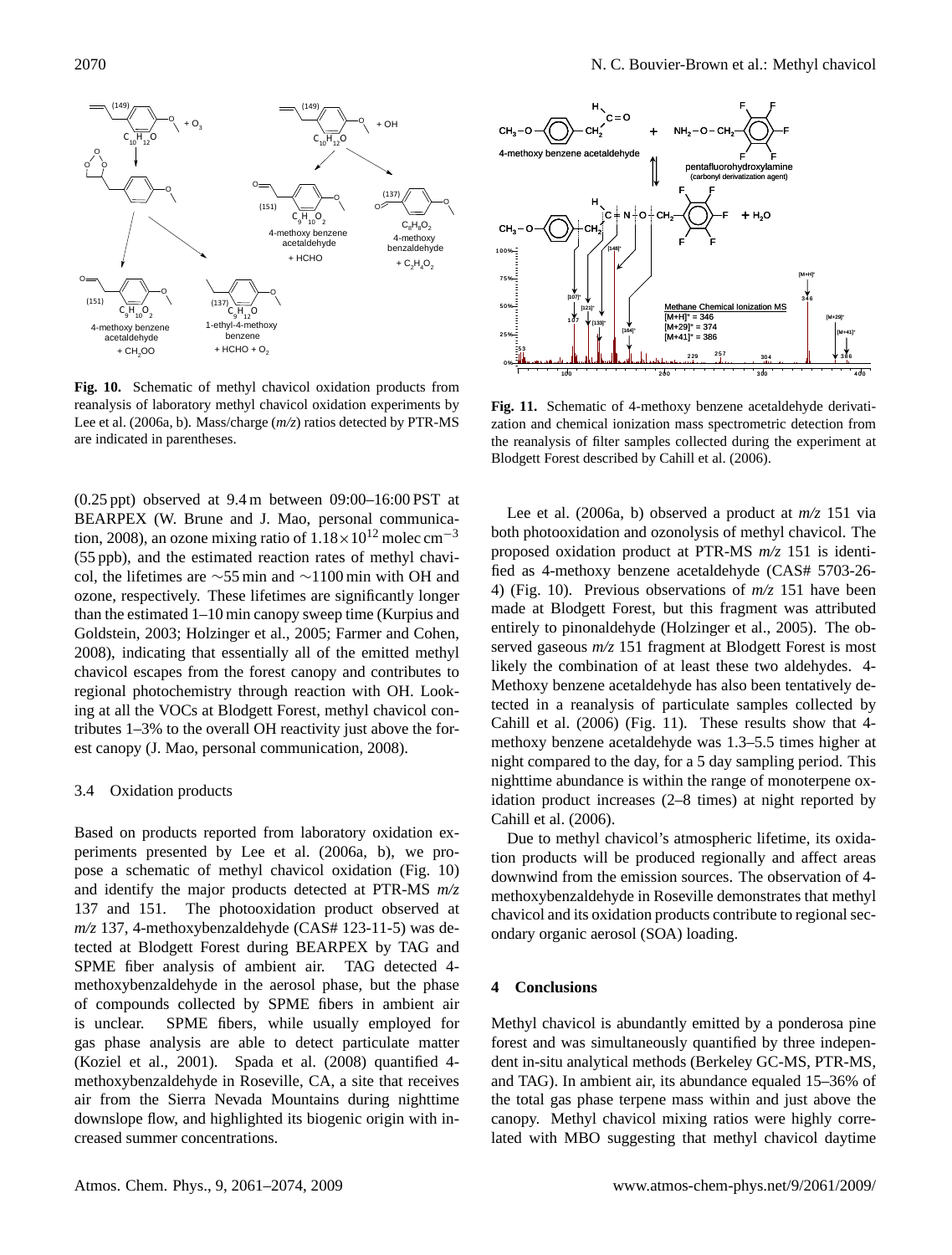emissions can be modeled using a light- and temperaturedependent algorithm. Scaling from its correlation with MBO, methyl chavicol's carbon mass accounts for 68% of the carbon mass emitted as MBO during cool and wet conditions and 4–24% of the MBO carbon mass emitted during warm and dry conditions. From these relationships, we estimate methyl chavicol basal emission rate from ponderosa pine trees to be  $3-10 \mu g C g^{-1} h^{-1}$  during cool and wet conditions and 0.7–4.3  $\mu$ gCg<sup>-1</sup> h<sup>-1</sup> during warm and dry conditions, depending on needle age and seasonality. These emission parameters should be incorporated in BVOC emission models.

Both methyl chavicol as a primary emission and its oxidation products (4-methoxybenzaldehyde and 4-methyoxy benzene acetaldehyde) contribute to the aerosol loading at Blodgett Forest and throughout the region. Similar to MBO or monoterpenes, such as  $\alpha$ -pinene, methyl chavicol effectively escapes the forest canopy because its lifetime (∼1 h) is significantly longer than the estimated canopy sweep time (1–10 min). Therefore, methyl chavicol will have an impact on atmospheric chemistry at the regional scale, perhaps similar in scope to that demonstrated for MBO by Steiner et al. (2007), and therefore should be incorporated in atmospheric chemistry models.

A wide variety of plants around the world are known to contain methyl chavicol (Table 1), and therefore it is likely that biogenic emissions of methyl chavicol are common. With the deployment of improved analytical instrumentation targeting less volatile compounds, we predict that methyl chavicol will be found in the ambient air near many other ecosystems, where it will play a role in regional atmospheric chemistry and production of SOA.

*Acknowledgements.* This material is supported by the National Science Foundation Atmospheric Chemistry Program under grant 0443448. The authors would also like to thank Sierra Pacific Industries for the use of their land, the Blodgett Forest crew for their support, and S. Seybold (USDA Forest Service, Davis, CA) for background information regarding methyl chavicol's use in entomology.

Edited by: J. Williams

## **References**

- Adams, R. P. and Edmunds Jr., G. F.: A re-examination of the volatile leaf oils of Pinus ponderosa Dougl. Ex. P. Lawson using Ion Trap Mass Spectrometry, Flavour Frag. J., 4, 19–23, 1989.
- Adams, R. P.: Identification of essential oil components by gas chromatography/mass spectrometry, Allured Publishing Corp., Carol Stream, Illinois, USA, 804 pp., 2007.
- Atkinson, R. and Arey, J.: Gas-phase tropospheric chemistry of biogenic volatile organic compounds: A review, Atmos. Environ., 37, S197–S219, 2003.
- Baker, B., Guenther, A., Greenberg, J., Goldstein, A., and Fall, R.: Canopy fluxes of 2-methyl-3-buten-2-ol over a ponderosa pine forest by relaxed eddy accumulation: Field data and model comparison, J. Geophys. Res., 104, 26107–26114, 1999.
- Barazani, O., Cohen, Y., Fait, A., Diminshtein, S., Dudai, N., Ravid, U., Putievsky, E., and Friedman, J.: Chemotypic differentiation in indigenous populations of Foeniculum vulgare var. vulgare in Israel, Biochem. Syst. Ecol., 30, 721–731, 2002.
- Bauer, M. R., Hultman, N. E., Panek, J. A., and Goldstein, A. H.: Ozone deposition to a ponderosa pine plantation in the Sierra Nevada Mountains (CA): A comparison of two different climatic years, J. Geophys. Res., 105, 22123–22136, 2000.
- Bouvier-Brown, N. C., Holzinger, R., Palitzsch, K., and Goldstein, A. H.: Quantifying sesquiterpene and oxygenated terpene emissions from live vegetation using solid-phase microextraction fibers, J. Chromatogr. A, 1161, 113–120, 2007.
- Bouvier-Brown, N. C., Holzinger, R., Palitzsch, K., and Goldstein, A. H.: Large emissions of sesquiterpenes and methyl chavicol quantified from branch enclosure measurements, Atmos. Environ., 43, 389–401, 2009.
- Brophy, J. J. and Boland, D. J.: The leaf essential oil of two chemotypes of *Backhousia anisata* Vickery, Flavour Frag. J., 6, 187– 188, 1991.
- Cahill, T. M., Seaman, V. Y., Charles, M. J., Holzinger, R., and Goldstein, A. H.: Secondary organic aerosol formed from oxidation of biogenic volatile organic compounds in the Sierra Nevada Mountains of California, J. Geophys. Res., 111, D16312, doi:10.1029/2006JD007178, 2006.
- Chadwick, T. C. and Palkin, S.: Composition of American gum terpentine exclusive of the pinenes, USDA Technical Bulletin No. 749, 16 pp., 1941.
- Ciccio, J. F.: A source of almost pure methyl chavicol: volatile oil from the aerial parts of Tagetes lucida (Asteraceae) cultivated in Costa Rica, Rev. Biol. Trop., 54(4), 853–857, 2004.
- Cobb Jr., F. W., Zavarin, E., and Bergot, J.: Effect of air pollution on the volatile oil form leaves of Pinus ponderosa, Phytochemistry, 11, 1815–1818, 1972.
- de Gouw, J. and Warneke, C.: Measurements of volatile organic compounds in the Earth's atmosphere using Proton-Transfer-Reaction Mass Spectrometry, Mass Spectrom. Rev., 26, 223– 257, 2007.
- De Vincenzi, M., Silano, M., Maialetti, F., and Scazzocchio, B.: Constituents of aromatic plants: II. Estragole, Fitoterapia, 71, 725–729, 2000.
- Dreyfus, G. B., Schade, G. W., and Goldstein, A. H.: Observational constraints on the contribution of isoprene oxidation to ozone production on the western slope of the Sierra Nevada, California, J. Geophys. Res., 107(D19), 4365, doi:10.1029/2001JD001490, 2002.
- Duke, J. A.: Handbook of medicinal herbs, CRC Press, Boca Raton, 896 pp., 2001.
- Farmer, D. K. and Cohen, R. C.: Observations of  $HNO<sub>3</sub>$ ,  $\Sigma AN$ ,  $\Sigma$ PN and NO<sub>2</sub> fluxes: evidence for rapid HO<sub>x</sub> chemistry within a pine forest canopy, Atmos. Chem. Phys., 8, 3899–3917, 2008, [http://www.atmos-chem-phys.net/8/3899/2008/.](http://www.atmos-chem-phys.net/8/3899/2008/)
- Fleisher, A. and Fleisher, Z.: Study of Dictamnus gymnostylis volatiles and plausible explanation of the "burning bush" phenomenon, J. Essent. Oil Res., 16(1), 1–3, 2004.
- Fuentes, J. D., Lerdau, M., Atkinson, R., Baldocchi, D., Botten-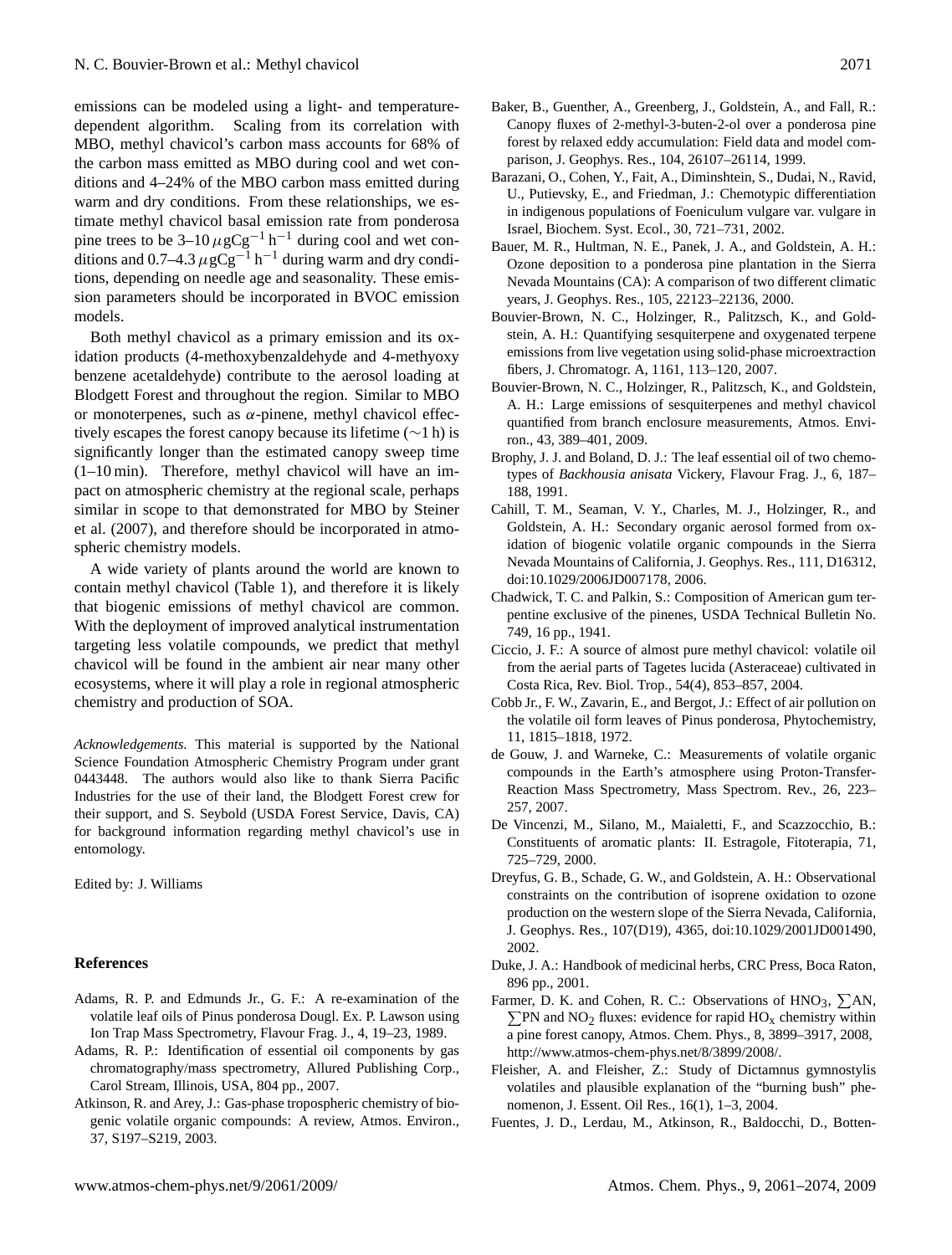heim, J. W., Ciccioli, P., Lamb, B., Geron, C., Gu, L., Guenther, A., Sharkey, T. D., and Stockwell, W.: Biogenic hydrocarbons in the atmospheric boundary layer: A review, B. Am. Meteorol. Soc., 81, 1537–1575, 2000.

- Goldan, P. D., Kuster, W. C., Fehsenfeld, F. C., and Montzka, S. A.: The observation of a  $C_5$  alcohol emission in a North American pine forest, Geophys. Res. Lett., 20(11), 1039–1042, 1993.
- Goldan, P. D., Kuster, W. C., Williams, E., Murphy, P. C., Fehsenfeld, F. C., and Meagher, J.: Nonmethane hydrocarbon and oxy hydrocarbon measurements during the 2002 New England Air Quality Study, J. Geophys. Res., 109, D21309, doi:10.1029/2003JD004455, 2004.
- Goldstein, A. H., Hultman, N. E., Fracheboud, J. M., Bauer, M. R., Panek, J. A., Xu, M., Qi, Y., Guenther, A. B., and Baugh, W.: Effects of climate variability on the carbon dioxide, water, and sensible heat fluxes above a ponderosa pine plantation in the Sierra Nevada, CA, Agr. Forest Meteorol., 101, 113–129, 2000.
- Gray, D. W., Goldstein, A. H., and Lerdau, M. T.: The influence of light environment on photosynthesis and basal methylbutenol emission from Pinus ponderosa, Plant Cell Environ., 28, 1463– 1474, 2005.
- Hayes, J. L. and Strom, B. L.: 4-allylanisole as an inhibitor of bark beetle (Coleoptera: Scolytidae) aggregation, J. Econ. Entomol., 87(6), 1586–1594, 1994.
- Hayes, J. L., Strom, B. L., Roton, L. M., and Ingram Jr., L. L.: Repellent properties of the host compound 4-allylanisole to the southern pine beetle, J. Chem. Ecol., 20(7), 1595–1615, 1994.
- Hazarika, A. K. and Nath, S. C.: Methyl chavicol The major component of the rhizome oil of Amomum linguiforme benth., J. Essent. Oil Res., 7, 325–326, 1995.
- Helmig, D., Ortega, J., Duhl, T., Tanner, D., Guenther, A., Harley, P., Wiedinmyer, C., Milford, J., and Sakulyanontvittaya, T.: Sesquiterpene emissions from pine trees – Identifications, emission rates and flux estimates for the contiguous United States, Environ. Sci. Technol., 41, 1545–1553, 2007.
- Himejima, M., Hobson, K. R., Otsuka, T., Wood, D. L., and Kubo, I.: Antimicrobial terpenes from the oleoresin of ponderosa pine tree Pinus ponderosa: A defense mechanism against microbial invasion, J. Chem. Ecol., 18(10), 1809–1818, 1992.
- Holzinger, R., Lee, A., Paw, K. T., and Goldstein, U. A. H.: Observations of oxidation products above a forest imply biogenic emissions of very reactive compounds, Atmos. Chem. Phys., 5, 67–75, 2005,

[http://www.atmos-chem-phys.net/5/67/2005/.](http://www.atmos-chem-phys.net/5/67/2005/)

Holzinger, R., Lee, A., McKay, M., and Goldstein, A. H.: Seasonal variability of monoterpene emission factors for a ponderosa pine plantation in California, Atmos. Chem. Phys., 6, 1267–1274, 2006,

[http://www.atmos-chem-phys.net/6/1267/2006/.](http://www.atmos-chem-phys.net/6/1267/2006/)

- Joseph, G., Kelsey, R. G., Peck, R. W., and Niwa, C. G.: Response of some scolytids and their predators to ethanol and 4 allylanisole in pine forests of central Oregon, J. Chem. Ecol., 27, 697–715, 2001.
- Kaya, A., Demirci, B., and Can Bas¸er, K. H.: Study of the essential oils from the flowers and fruits of *Scandix iberica* Bieb. growing in Turkey, J. Essent. Oil Res., 19(2), 155–156, 2007.
- Koziel, J. A., Odziemkowski, M., and Pawliszyn, J.: Sampling and analysis of airborne particulate matter and aerosols using inneedle trap and SPME fiber devices, Anal. Chem., 73, 47–54,

2001.

- Krauze-Baranowska, M., Mardarowicz, M., Wiwart, M., Poblocka, L., and Dynowska, M.: Antifungal activity of the essential oils from some species of the genus Pinus, Verlag der Zeitschrift fur Naturforschung, 57c, 478–482, 2002.
- Kreisberg, N. M., Hering, S. V., Williams, B. J., and Goldstein, A. H.: Quantification of hourly speciated organic compounds in atmospheric aerosols, measured by an in-situ Thermal desorption Aerosol Gas chromatograph (TAG), Aerosol Sci. Tech., 43, 38– 52, 2009.
- Kurose, K., Okamura, D., and Yatagai, M.: Composition of the essential oil from the leaves of nine Pinus species and the cones of three of Pinus species, Flavour Frag. J., 22, 10–20, 2007.
- Kurpius, M. R. and Goldstein, A. H.: Gas-phase chemistry dominates  $O_3$  loss to a forest, implying a source of aerosols and hydroxyl radicals to the atmosphere, Geophys. Res. Lett., 30, 1371, doi:10.1029/2002GL016785, 2003.
- Lamanna, M. S. and Goldstein, A. H.: In situ measurements of C2–C10 volatile organic compounds above a Sierra Nevada ponderosa pine plantation, J. Geophys. Res., 104, 21247–21262, 1999.
- Lee, A., Schade, G. W., Holzinger, R., and Goldstein, A. H.: A comparison of new measurements of total monoterpene flux with improved measurements of speciated monoterpene flux, Atmos. Chem. Phys., 5, 505–513, 2005,

[http://www.atmos-chem-phys.net/5/505/2005/.](http://www.atmos-chem-phys.net/5/505/2005/)

- Lee, A., Goldstein, A. H., Keywood, M. D., Gao, S., Varutbangkul, V., Bahreini, R., Ng, N. L., Flagan, R. C., and Seinfeld, J. H.: Gas-phase products and secondary aerosol yields from the ozonolysis of ten different terpenes, J. Geophys. Res., 111, D07302, doi:10.1029/2005JD006437, 2006a.
- Lee, A., Goldstein, A. H., Kroll, J. H., Ng, N. L., Varutbangkul, V., Flagan, R. C., and Seinfeld, J. H.: Gas-phase products and secondary aerosol yields from the photoxidation of 16 different terpenes, J. Geophys. Res., 111, D17305, doi:10.1029/2006JD007050, 2006b.
- Lerdau, M., Guenther, A., and Monson, R.: Plant production and emission of volatile organic compounds, Bioscience, 47(6), 373– 383, 1997.
- Leung, A. Y. and Foster, S.: Encyclopedia of common natural ingredients, John Wiley & Sons, New York, NY, 1996.
- Lindinger, W., Hansel, A., and Jordan, A.: On-line monitoring of volatile organic compounds at pptv levels by means of protontransfer-reaction mass spectrometry (PTR-MS) – Medical applications, food control, and environmental research, Int. J. Mass Spectrom., 173(3), 191–241, 1998.
- Mazza, G. and Kiehn, F. A.: Essential oil of *Agastache foeniculum*, a potential source of methyl chavicol, J. Essent. Oil Res., 4, 295– 299, 1992.
- Merle, H., Ferriol, M., Boira, H., and Blaizquez, A.: Composition of the essential oil of *Dictamnus hispanicus* from Spain, J. Essent. Oil Res., 18(5), 483–485, 2006.
- Millet, D. B., Donahue, N. M., Pandis, S. N., Polidori, A., Stanier, C. O., Turpin, B. J., and Goldstein, A. H.: Atmospheric volatile organic compound measurements during the Pittsburgh Air Quality Study: Results, interpretation, and quantification of primary and secondary contributions, J. Geophys. Res., 110, D07S07, doi:10.1029/2004JD004601, 2005.
- Mirov, N. T.: Composition of gum terpentines of pines, USDA For-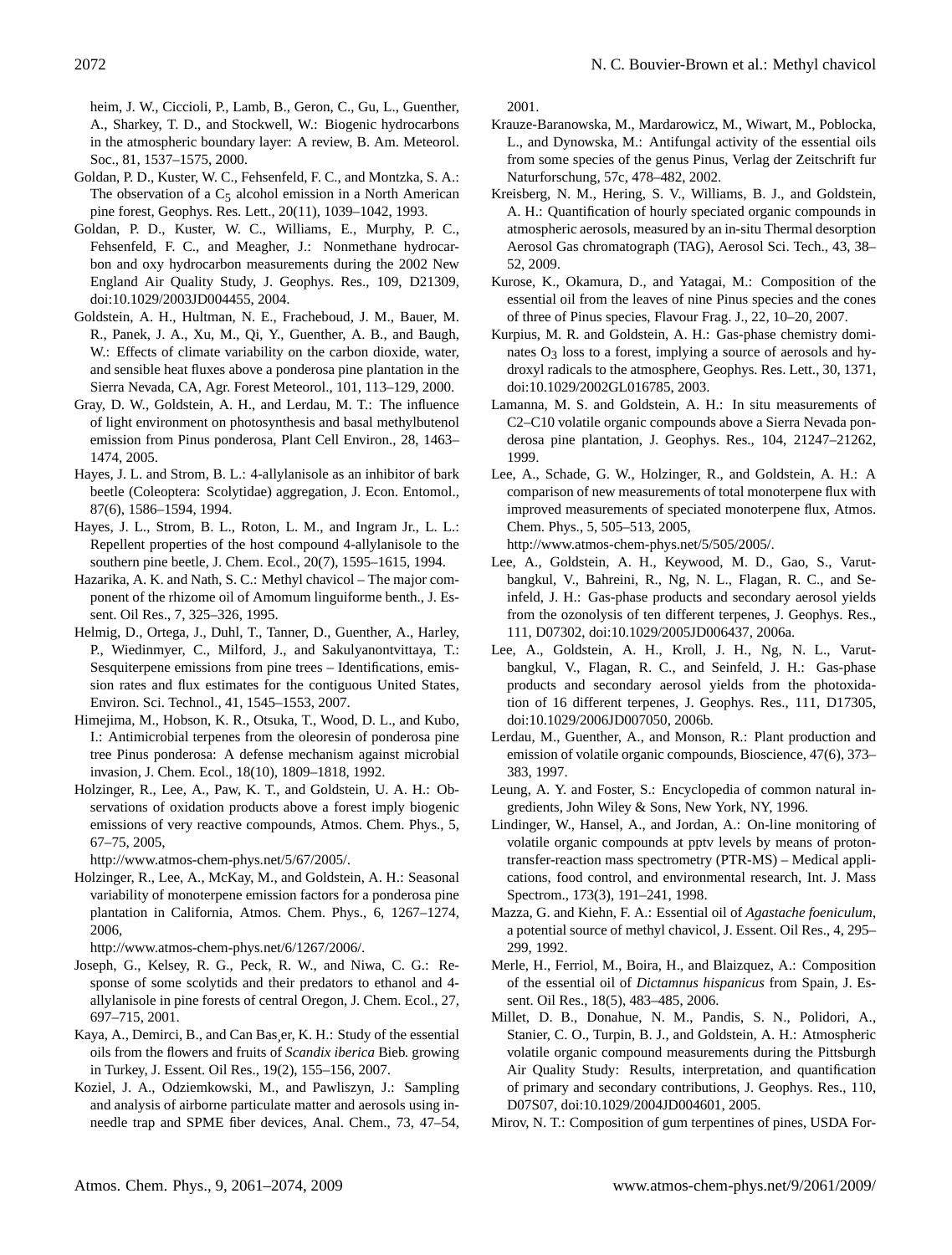est Service, Technical Bulletin No. 1239, 158 pp., 1961.

- Mirov, N. T.: The terpenes (in relation to the biology of genus *Pinus*), Annu. Rev. Biochem., 17, 521–540, 1948.
- Nebeker, T. E., Schmitz, R. F., Tisdale, R. A., and Hobson, K. R.: Chemical and nutritional status of dwarf mistletoe, Armillaria root rot, and Comandra blister rust infected trees which may influence tree susceptibility to bark beetle attack, Can. J. Botany, 73, 360–369, 1995.
- Ondarza, M. and Sanchez, A.: Steam distillation and supercritical fluid extraction of some Mexican spices, Chromatographia, 30, 16–23, 1990.
- Papadopoulou, P., Couladis, M., and Tzakou, O.: Essential oil composition of two Greek Echinops species: E. graecus Miller and E. ritro L., J. Essent. Oil Res., 18(3), 242–243, 2006.
- Pino, J. A., Marbot, R., and Marti, M. P.: Chemical composition of the essential oil of Helenium amarum (Raf.) H. Rock from Cuba, J. Essent. Oil Res., 18(4), 438–439, 2006a.
- Pino, J. A., Marbot, R., and Marti, M. P.: Leaf oil of persea americana Mill. var. drymifolia cv. Duke grown in Cuba, J. Essent. Oil Res., 18(4), 440–442, 2006b.
- Pollmann, J., Ortega, J., and Helmig, D.: Analysis of atmospheric sesquiterpenes: Sampling losses and mitigation of ozone interferences, Environ. Sci. Technol., 39, 9620–9629, 2005.
- Ramanoelina, P. A. R., Rasoarahona, J. R. E., and Gaydou, E. M.: Chemical composition of Ravensara aromatica Sonn. leaf essential oils from Madagascar, J. Essent. Oil Res., 18(2), 215–217, 2006.
- Rezzi, S., Bighelli, A., Mouillot, D., and Casanova, J.: Compostion and chemical variability of the needle essential oil of Pinus nigra subsp. laricio from corsica, Flavour Frag. J., 16, 379–383, 2001.
- Sajjadi, S. E.: Analysis of the essential oils of two cultivated basil (*Ocimum basilicum* L.) from Iran, DARU, 14, 128–130, 2006.
- Sakulyanontvittaya, T., Duhl, T., Wiedinmyer, C., Helmig, D., Matsunaga, S., Potosnak, M., Milford, J., and Guenther, A.: Monoterpene and sesquiterpene emission estimates for the United States, Environ. Sci. Technol., 42(5), 1623–1629, 2008.
- Salom, S. M. and Hobson, K.: Application of semiochemicals for management of bark beetle infestations – proceedings of an informal conference, Annual meeting of the Entomological Society of America 12–16 December 1993, Indianapolis, IN, USA, Gen. Tech. Rep. INT-GTR-318, Ogden, UT: USDA Forest Service, 1995.
- Sangwan, N. S., Farooqui, A. H. A., Shabih, F., and Sangwan, R. S.: Regulation of essential oil production in plants, Plant Growth Regul., 34, 3–21, 2001.
- Schade, G. W., Goldstein, A. H., and Lamanna, M. S.: Are monoterpene emissions influenced by humidity?, Geophys. Res. Lett., 26, 2187–2190, 1999.
- Schade, G. W., Goldstein, A. H., Gray, D. W., and Lerdau, M. T.: Canopy and leaf level 2-methyl-3-buten-2-ol fluxes from a ponderosa pine plantation, Atmos. Environ., 34, 3535–3544, 2000.
- Schade, G. W. and Goldstein, A. H.: Fluxes of oxygenated volatile organic compounds from a ponderosa pine plantation, J. Geophys. Res., 106, 3111–3123, 2001.
- Schade, G. W. and Goldstein, A. H.: Increase of monoterpene emissions from a pine plantation as a result of mechanical disturbances, Geophys. Res. Lett., 30, 1380, doi:10.1029/2002GL016138, 2003.
- Shin, S. and Kang, C.-A.: Antifungal activity of the essential oil of

Agastache rugosa Kuntze and its snynergism with ketoconazole, Lett. Appl. Microbiol., 36, 111–115, 2003.

- Simon, J. E., Quinn, J., and Murray, R. G.: Basil: A source of essential oils, in: Advances in new crops, edited by: Janick, J. and Simon, J. E., Timber Press, Portland, OR, 484–489, 1990.
- Snyder, M. A. and Bower, N. W.: Resistance to bark beetle attack in Caribbean pine: Potential role of 4-allylanisole, Biotropica, 37(4), 702–705, 2005.
- Southwell, I. A., Russell, M. F., Smith, R. L., and Vinnicombe, A.: Ochrosperma lineare, a new source of methyl chavicol, J. Essent. Oil Res., 15(5), 329–330, 2003.
- Spada, N., Fujii, E., and Cahill, T. M.: Diurnal cycles of acrolein and other small aldehydes in regions impacted by vehicle emissions, Environ. Sci. Technol., 42(19), 7084–7090, doi:10.1021/es801656e, 2008.
- Steiner, A. L., Tonse, S., Cohen, R. C., Goldstein, A. H., and Harley, R. A.: Biogenic 2-methyl-3-buten-2-ol increases regional ozone and HOx sources, Geophys. Res. Lett., 34, L15806, doi:10.1029/2007GL030802, 2007.
- Steiner, A. L., Cohen, R. C., Harley, R. A., Tonse, S., Millet, D. B., Schade, G. W., and Goldstein, A. H.: VOC reactivity in central California: comparing an air quality model to ground-based measurements, Atmos. Chem. Phys., 8, 351–368, 2008, [http://www.atmos-chem-phys.net/8/351/2008/.](http://www.atmos-chem-phys.net/8/351/2008/)
- Strom, B. L., Goyer, R. A., Ingram Jr., L. L., Boyd, G. D. L., and Lott, L. H.: Oleoresin: characteristics of progeny of loblolly pines that escaped attack from the southern pine beetle, Forest Ecol. Manag., 158, 168–178, 2002.
- Strom, B. L., Clarke, S. R., and Shea, P. J.: Efficacy of 4 allylanisole-based products for protecting individual loblolly pines from Dendroctonus frontalis Zimmermann (Coleoptra: Scolytidae), Can. J. Forest Res., 34, 659–665, 2004.
- Sutherland, M. D. and Wells, J. W.: A re-examination of Indian and Loblolly turpentines, J. Org. Chem., 21(11), 1272–1275, 1956.
- Tchoumbougnang, F., Zollo, P. H. A., Avlessi, F., Alitonou, G. A., Sohounhloue, D. K., Ouamba, J. M., Tsomambet, A., Okemy-Andissa, N., Dagne, E., Agnaniet, H., Bessiere, J. M., and Menut, C.: Variability in the chemical composition of the essential oils of five Ocimum species from Tropical African area, J. Essent. Oil Res., 18(2), 194–199, 2006.
- US EPA, M.l.: Estimation Programs Interface Suite for Microsoft Windows, AOPWIN v.1.92, United States Environmental Protection Agency, Washington D.C., USA, 2000.
- Warneke, C., de Gouw, J. A., Lovejoy, E. R., Murphy, P. C., Kuster, W. C., and Fall, R.: Development of proton-transfer ion trap-mass spectrometry: On-line detection and identification of volatile organic compounds in air, J. Am. Soc. Mass Spectr., 16, 1316–1324, 2005a.
- Warneke, C., de Gouw, J. A., Goldan, P. D., Kuster, W. C., Shao, M., Lovejoy, E. R., Fall, R., and Fehsenfeld, F. C.: Online volatile organic compound measurements using a newly developed protontransfer ion-trap mass spectrometry instrument during New England Air Quality Study – Intercontinental Transport and Chemical Transformation 2004: Performance, intercomparison, and compound identification, Environ. Sci. Technol., 39, 5390–5397, 2005b.
- Werker, E., Putievsky, E., Ravid, U., Dudai, N., and Katzir, I.: Glandular hairs, secretory cavities, and the essential oil in leaves of tarragon (*Artemisia dracunculus* L.), Journal of Herbs, Spices